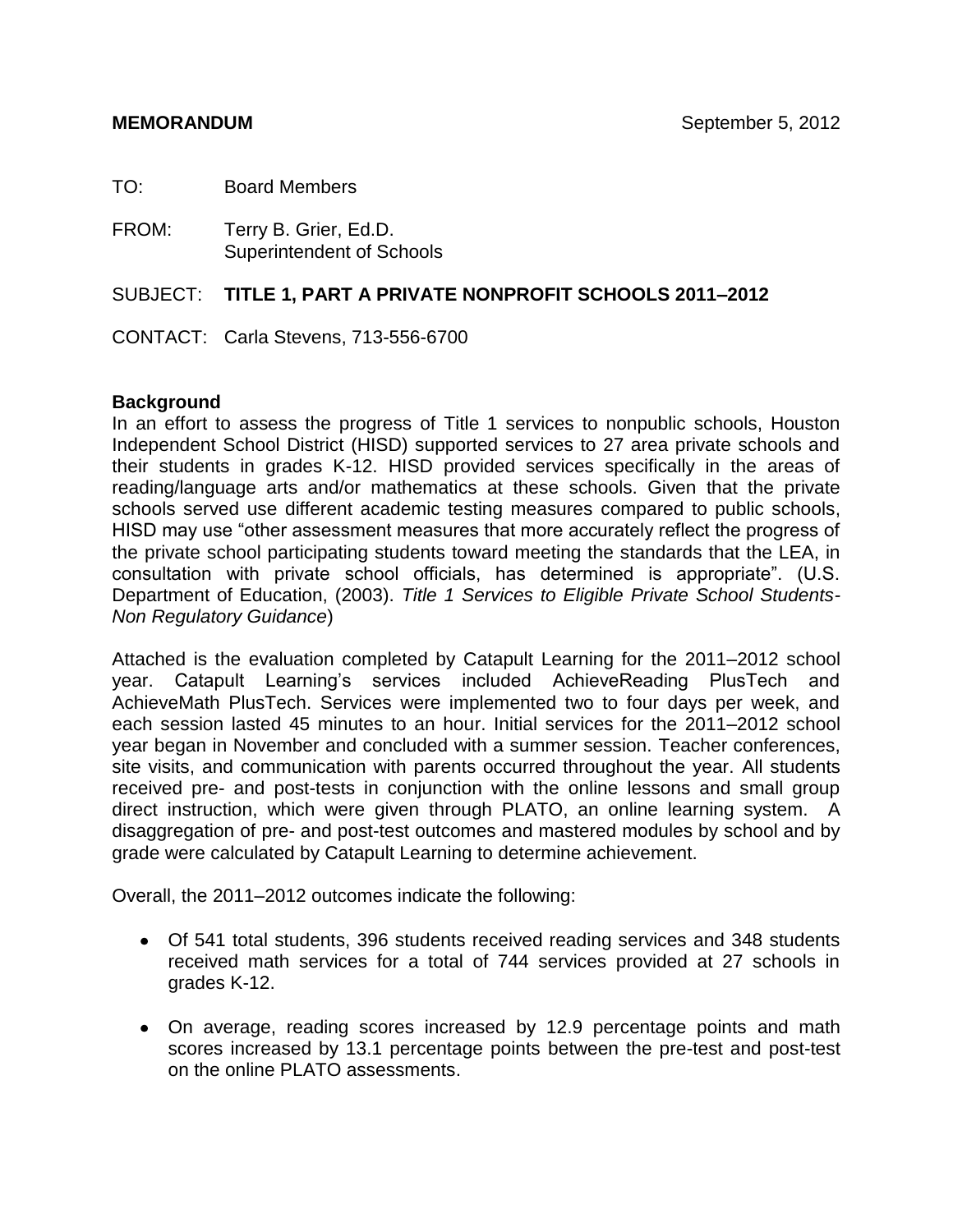On a 10-point scale where 10 indicates that a principal would be extremely likely to recommend Catapult Learning services, an average rating of 8.5 was calculated from the 21 principals who completed satisfaction surveys.

Should you have any further questions, please contact my office or Carla Stevens in the Research and Accountability Department at (713) 556-6700.

Tung B. Quince TBG

cc: Superintendent's Direct Reports Chief School Officers Lupita Hinojosa Pamela Evans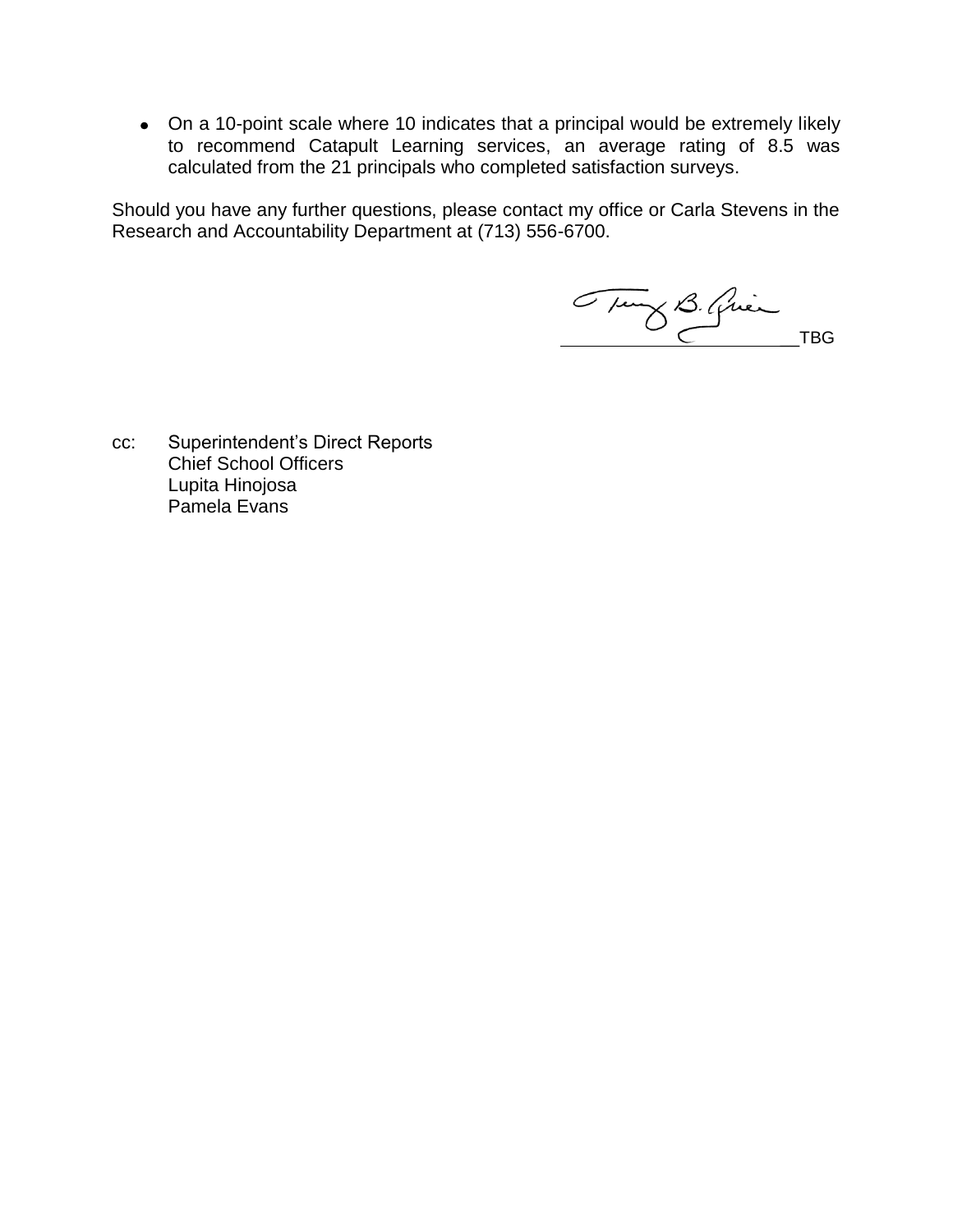

# **Houston Independent School District Program Summary 2011‐2012**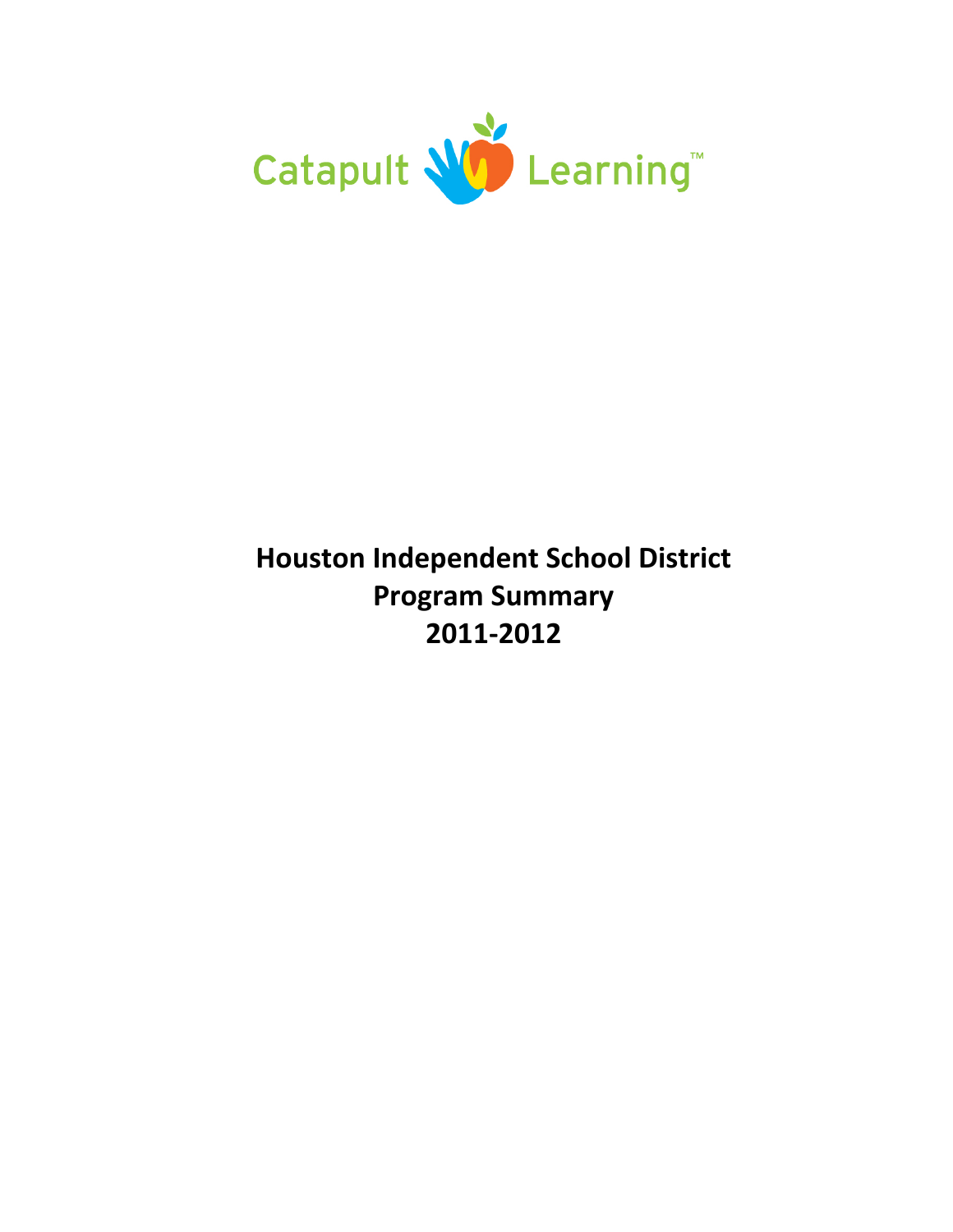

Thank you for choosing Catapult Learning as your provider for educational support<br>Finank you services! We have been pleased to provide you with quality education services during the 2011-2012 school year and look forward to continuing services with you in the years to come.

> At Catapult Learning, we pride ourselves on the **power of partnership**. This is why we are devoted to our **Customer First Pledge**

- $\mathbf{\mathbf{\hat{W}}}$  All needs are successfully addressed in consultation and follow up
- **D** Each teaching session, training, or service is excellent
- NĎ. **Every** issue is quickly addressed to confirmed satisfaction

.......................................................................................................................................................

We encourage you to contact your School Partnerships Director, with comments, or concerns: **Diane Bennett, (949) 421‐7072**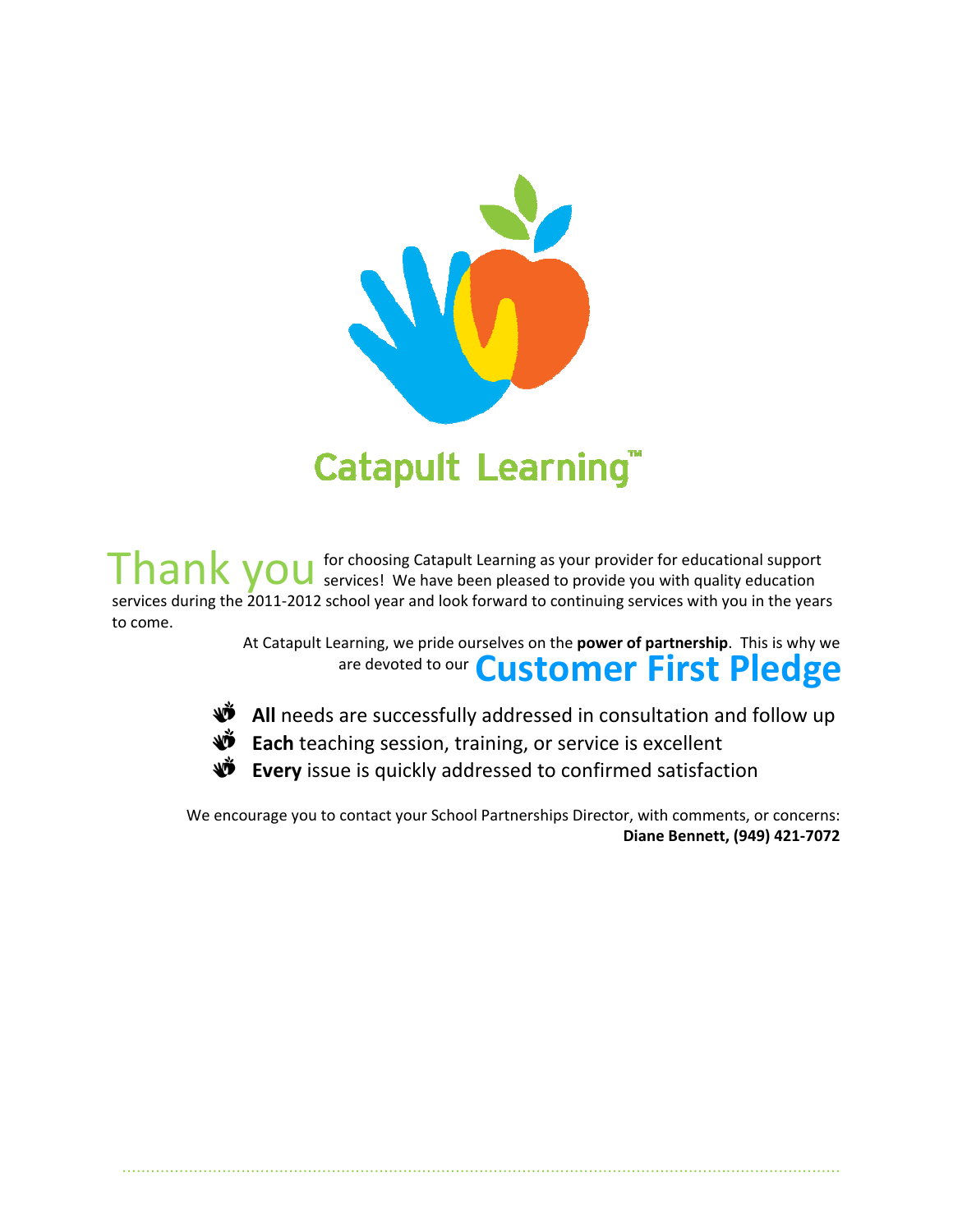

# **Program Success**

During the 2011‐2012 school year, Catapult Learning provided services to 27 schools in the Houston Independent School District, including:

.......................................................................................................................................................

396 services in AchieveReading PlusTech 348 services in AchieveMath PlusTech

### **Test Scores**

A comparison of pretest and posttest scores revealed positive gains with students' average scores increasing by 12.9 percentage points in reading and 13.1 percentage points in math.



### **Satisfaction**

Principals (n=21) reported likelihood of recommending Catapult Learning services as 8.5 on a 10 point scale.

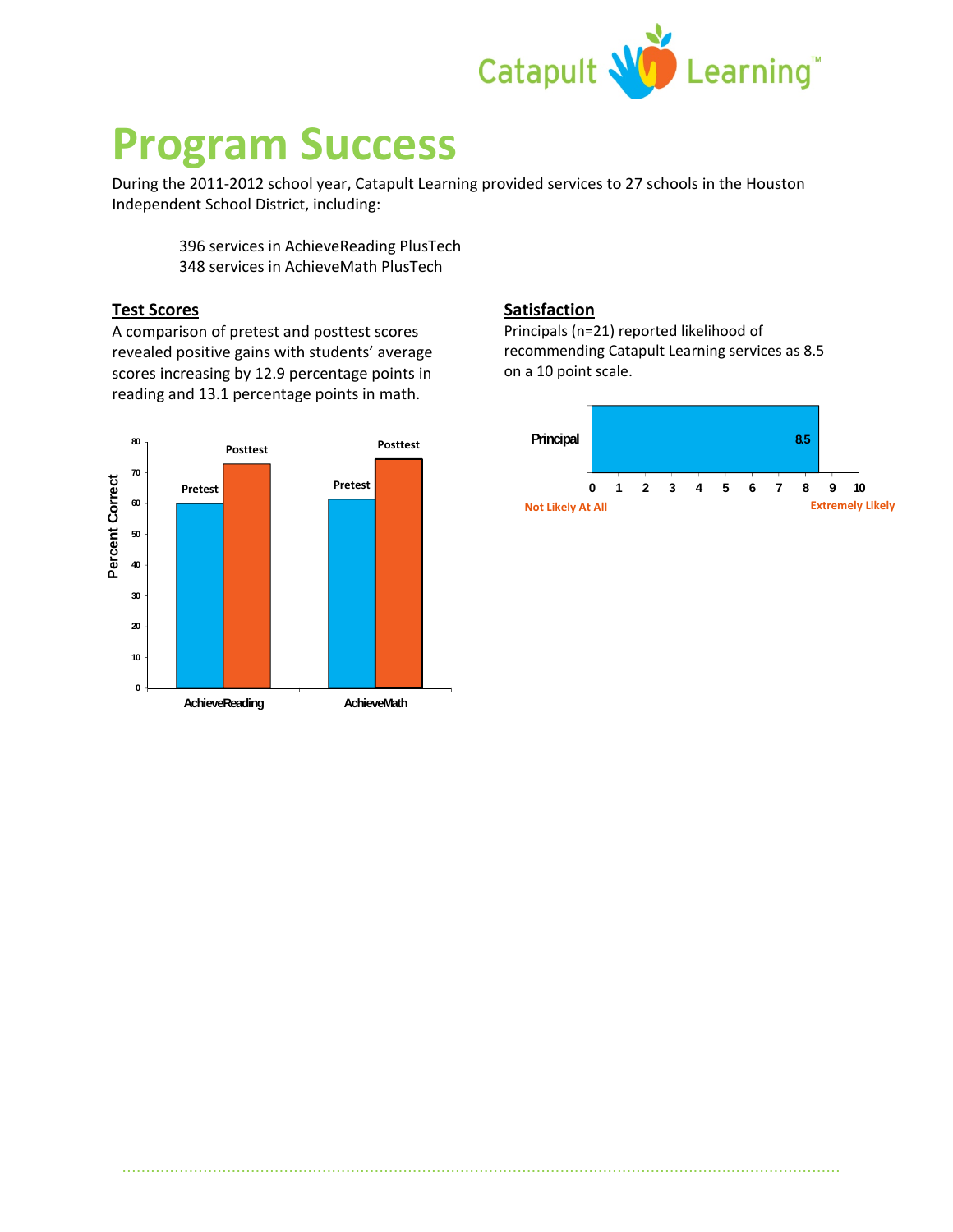

# **Table of Contents**

Appendix A: Survey Results

Appendix B: Parent Involvement Materials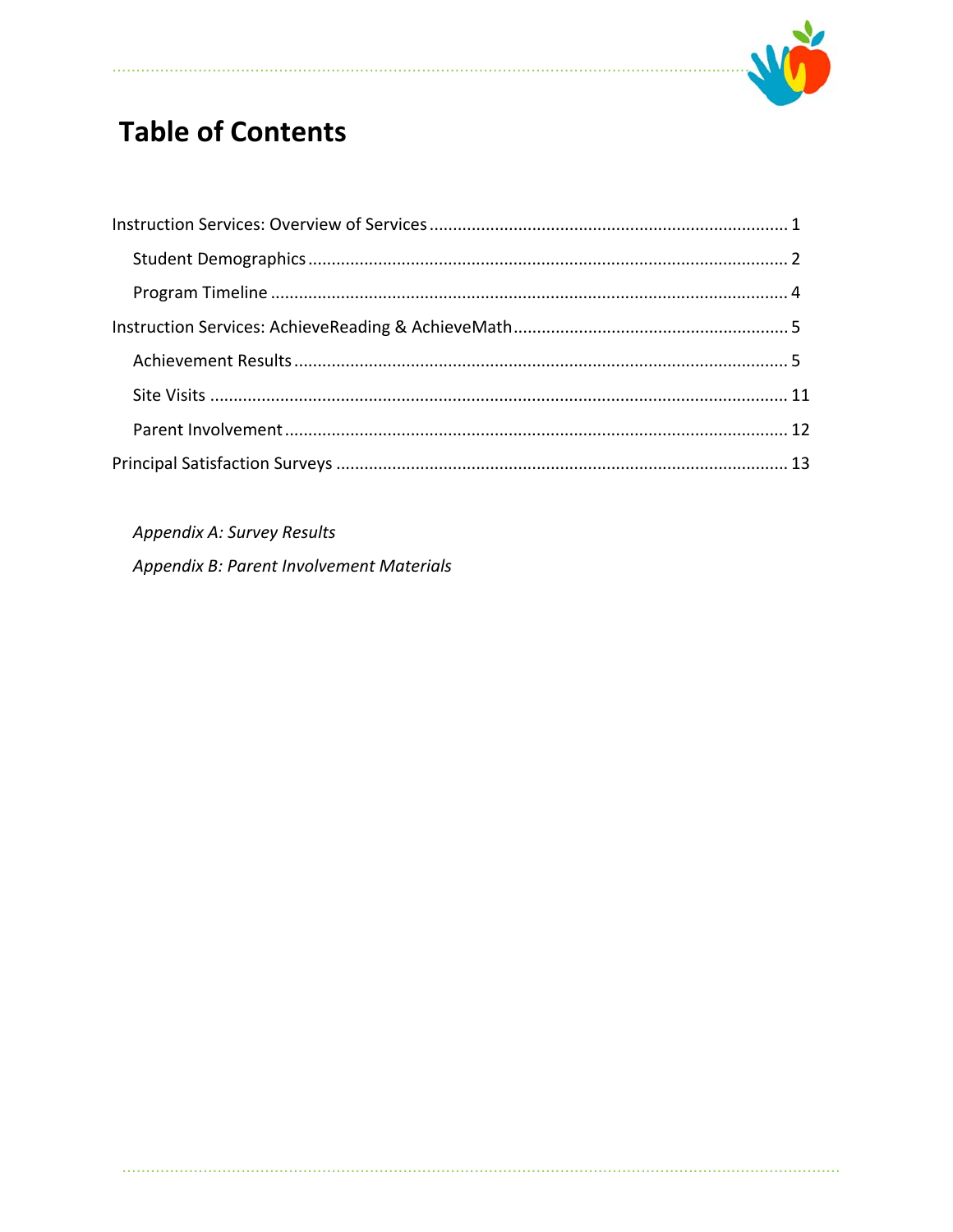

# **Instruction: Overview of Services**

......................................................................................................................................

Catapult Learning provided 744 instructional services to 541 students during the 2011‐2012 school year.

|                                        | <b>Total</b><br><b>Students</b> |                |                | <b>Total</b><br><b>Instructional</b><br><b>Services</b> |
|----------------------------------------|---------------------------------|----------------|----------------|---------------------------------------------------------|
| <b>School</b>                          | <b>Served</b>                   | <b>Reading</b> | <b>Math</b>    | <b>Provided</b>                                         |
| Assumption                             | 36                              | 23             | 22             | 45                                                      |
| Beren Academy                          | 3                               | 3              | 3              | 6                                                       |
| <b>Beth Yeshurun</b>                   | 40                              | 40             | 25             | 65                                                      |
| Cristo Rey Jesuit Prepatory Academy    | 26                              | 10             | 18             | 28                                                      |
| Holy Ghost Catholic School             | 15                              | 14             | $\overline{7}$ | 21                                                      |
| Incarnate Word Academy                 | 17                              | 13             | 8              | 21                                                      |
| John Paul II                           | 5                               | 3              | 5              | 8                                                       |
| <b>Memorial Lutheran</b>               | $\overline{4}$                  | $\overline{4}$ | 4              | 8                                                       |
| Our Lady of Guadalupe                  | 48                              | 20             | 37             | 57                                                      |
| Our Lady of Mt. Carmel Catholic School | 19                              | 13             | 11             | 24                                                      |
| Our Redeemer Lutheran                  | 6                               | $\overline{2}$ | 5              | $\overline{\mathbf{z}}$                                 |
| Queen of Peace                         | 30                              | 26             | 14             | 40                                                      |
| <b>Resurrection Catholic School</b>    | 21                              | 21             | $9\,$          | 30                                                      |
| Sephardic Gan/Torat Emet               | 12                              | 10             | 12             | 22                                                      |
| Shlenker School                        | 33                              | 33             | 10             | 43                                                      |
| St. Augustine                          | 10                              | 10             | 10             | 20                                                      |
| St. Catherine Montessori               | 6                               | $\mathbf{1}$   | 6              | $\overline{7}$                                          |
| St. Christopher Catholic School        | 29                              | 11             | 26             | 37                                                      |
| St. Frances De Sales Catholic School   | 16                              | $\overline{7}$ | $\overline{7}$ | 14                                                      |
| St. Francis of Assisi Catholic School  | 11                              | 11             | 3              | 14                                                      |
| St. Mary                               | $\overline{3}$                  | $\overline{3}$ | 3              | 6                                                       |
| St. Peter                              | 17                              | 16             | 8              | 24                                                      |
| St. Rose of Lima                       | 18                              | 18             | 8              | 26                                                      |
| St. Thomas More                        | 44                              | 31             | 28             | 59                                                      |
| St.Francis de Sales                    | 5                               | $\overline{2}$ | 5              | $\overline{7}$                                          |
| St.Pius X High School                  | 54                              | 38             | 54             | 92                                                      |
| <b>Torah Day</b>                       | 13                              | 13             | $\rightarrow$  | 13                                                      |
| <b>Program Total</b>                   | 541                             | 396            | 348            | 744                                                     |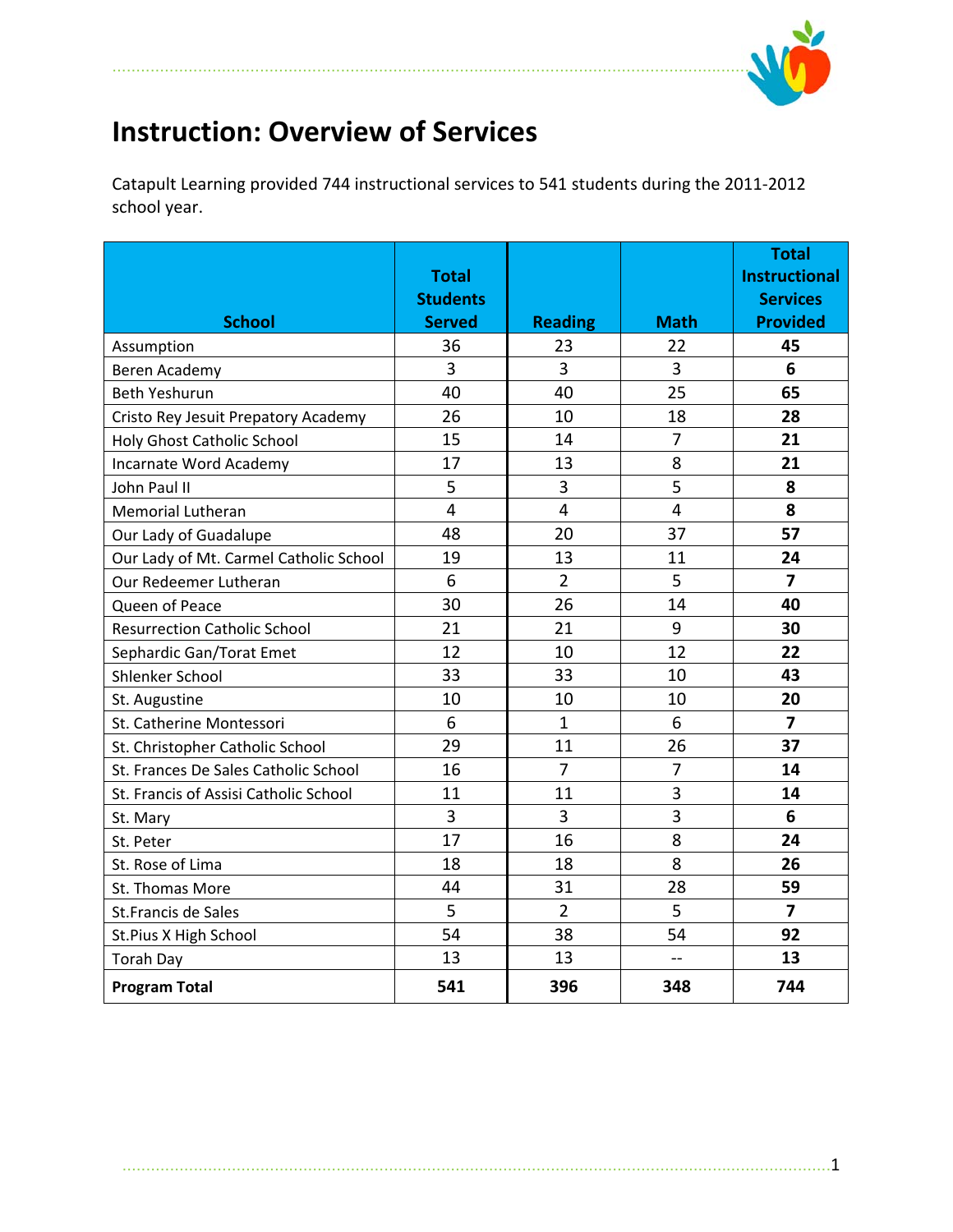

| <b>Grade Level</b>   | <b>Reading</b> | <b>Math</b> | <b>Total Instructional</b><br><b>Services Provided</b> |
|----------------------|----------------|-------------|--------------------------------------------------------|
| Kindergarten         | 16             | 6           | 22                                                     |
| 1 <sup>st</sup>      | 37             | 33          | 70                                                     |
| 2 <sup>nd</sup>      | 22             | 30          | 52                                                     |
| 3 <sup>rd</sup>      | 59             | 62          | 121                                                    |
| $4^{\text{th}}$      | 49             | 12          | 61                                                     |
| 5 <sup>th</sup>      | 36             | 26          | 62                                                     |
| $6^{\text{th}}$      | 27             | 36          | 63                                                     |
| 7 <sup>th</sup>      | 48             | 33          | 81                                                     |
| 8 <sup>th</sup>      | 37             | 27          | 64                                                     |
| 9 <sup>th</sup>      | 21             | 26          | 47                                                     |
| $10^{th}$            | 11             | 15          | 26                                                     |
| $11^{th}$            | 22             | 28          | 50                                                     |
| $12^{th}$            | 11             | 14          | 25                                                     |
| <b>Program Total</b> | 396            | 348         | 744                                                    |

......................................................................................................................................

# **Student Demographics**

### *Grade & Gender*

The table below summarizes the gender and grades of students participating in the Catapult Learning program in the Houston Independent School District.

| Grade          | # of Female<br><b>Students</b> | # of Male<br><b>Students</b> | Total # of<br><b>Students</b> | % Female<br><b>Students</b> | % Male<br><b>Students</b> |
|----------------|--------------------------------|------------------------------|-------------------------------|-----------------------------|---------------------------|
| К              | 7                              | 9                            | 16                            | 43.8%                       | 56.3%                     |
| 1              | 23                             | 18                           | 41                            | 56.1%                       | 43.9%                     |
| $\overline{2}$ | 22                             | 13                           | 35                            | 62.9%                       | 37.1%                     |
| 3              | 48                             | 30                           | 78                            | 61.5%                       | 38.5%                     |
| 4              | 32                             | 27                           | 59                            | 54.2%                       | 45.8%                     |
| 5              | 32                             | 20                           | 52                            | 61.5%                       | 38.5%                     |
| 6              | 24                             | 20                           | 44                            | 54.5%                       | 45.5%                     |
| 7              | 37                             | 29                           | 66                            | 56.1%                       | 43.9%                     |
| 8              | 25                             | 24                           | 49                            | 51.0%                       | 49.0%                     |
| 9              | 21                             | 10                           | 31                            | 67.7%                       | 32.3%                     |
| 10             | 14                             | 5                            | 19                            | 73.7%                       | 26.3%                     |
| 11             | 22                             | 14                           | 36                            | 61.1%                       | 38.9%                     |
| 12             | 10                             | 5                            | 15                            | 66.7%                       | 33.3%                     |
| <b>TOTAL</b>   | 316                            | 224                          | 541                           | 58.4%                       | 41.4%                     |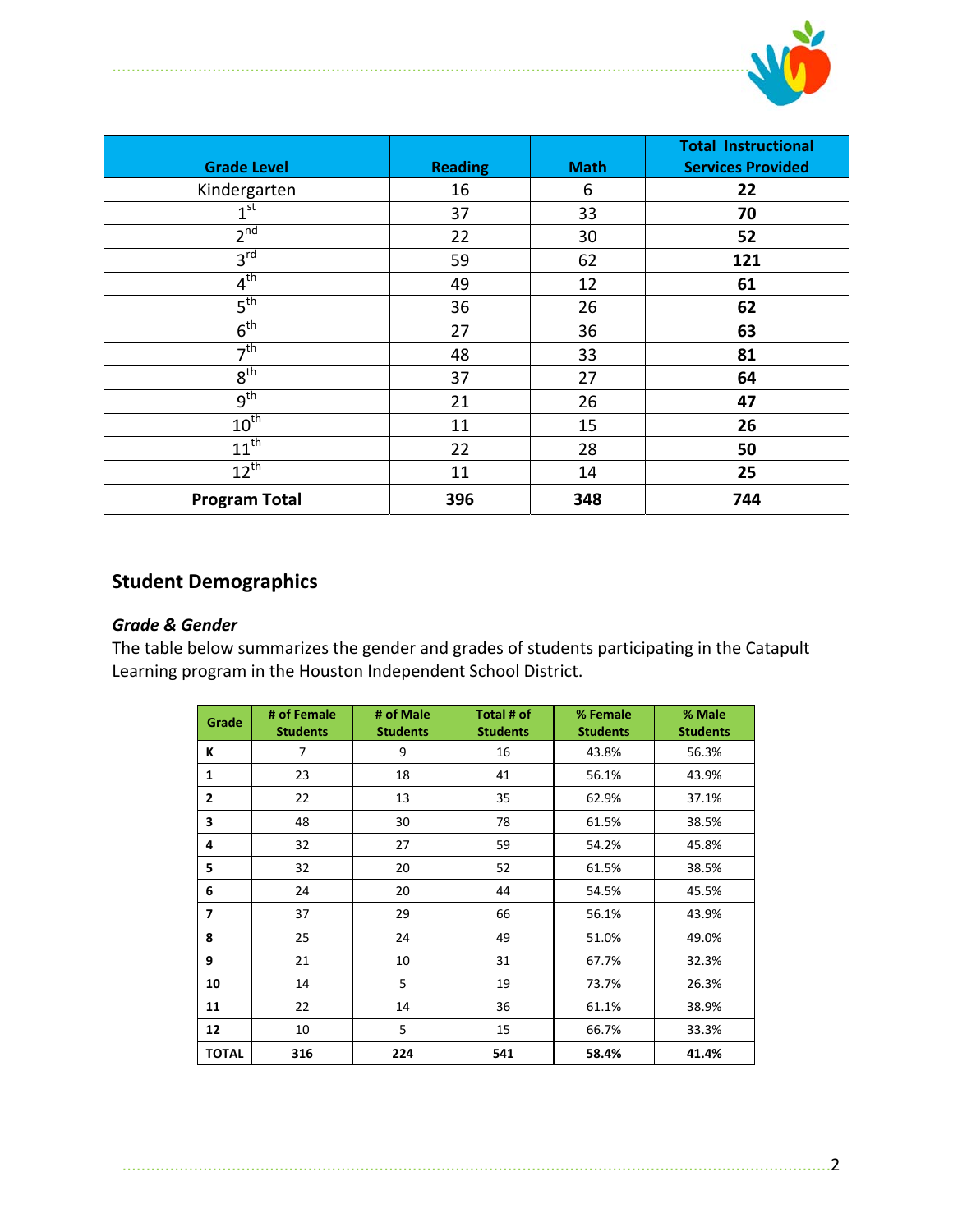

Instructional services were provided and supported by:

- LaSonya Dunham, *Instructional Supervisor*
- Annette Charles, *Regional Director*
- Monique Goldberg, *Regional Education Quality Manager*
- Christine Lamadrid, *Territory Vice President*

Funding for services was provided by:

**W** Title I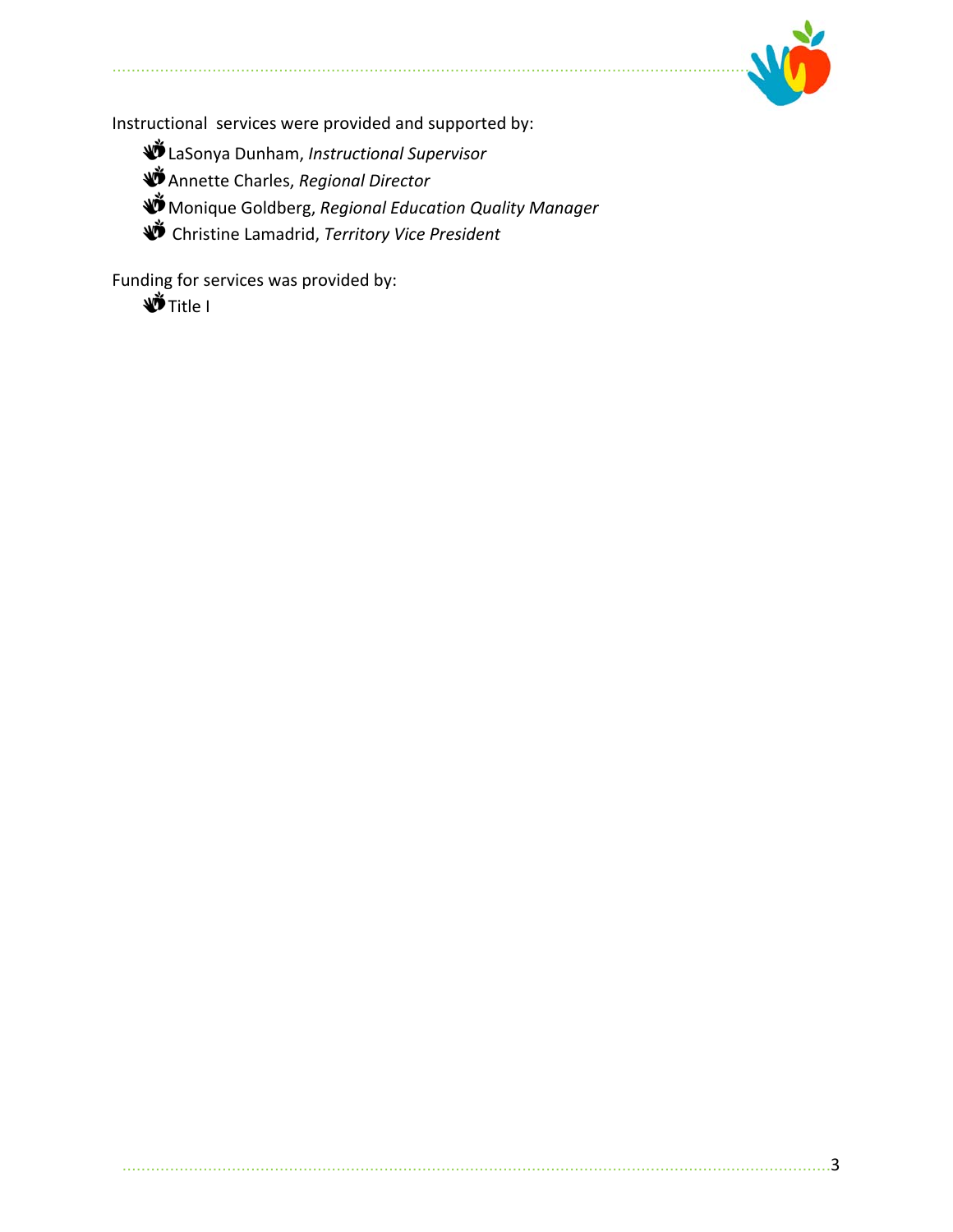

# **Program Timeline**

......................................................................................................................................

|                      | <b>Events:</b>                                                                | Date(s) of<br><b>Occurrence:</b>                                                                |
|----------------------|-------------------------------------------------------------------------------|-------------------------------------------------------------------------------------------------|
|                      | Consortium Meetings-Archdiocese of Galveston<br>Houston and Jewish Federation | August 30, 2011                                                                                 |
| <b>START UP</b>      | Consortium Meeting-Lutheran Administrators                                    | September 6, 2011                                                                               |
|                      | New Principal Visits and Consultation Meetings                                | August 29-September 1,<br>2011                                                                  |
|                      | <b>Teacher Conferences</b>                                                    | October 24-May 18, 2012                                                                         |
| EDUCATION<br>QUALITY | <b>Site Visits</b>                                                            | February 23, 2012                                                                               |
|                      | <b>Principal Visits</b>                                                       | January 17-19, 2012<br>May 2-5, 2012                                                            |
|                      | Services Begin for Students                                                   | November 1, 2011                                                                                |
|                      | <b>Pretests Administered</b>                                                  | November 1-8, 2011                                                                              |
|                      | Title I Professional Development                                              | October 1, 2011<br>November 12, 2011<br>February 8, 2012<br>April 21, 28, 2012<br>June 29, 2012 |
|                      | Progress Reports distributed to parents                                       | Quarterly                                                                                       |
| INSTRUCTION          | <b>Parent Conferences</b>                                                     | Once per semester                                                                               |
|                      | <b>Parent Links</b>                                                           | Monthly                                                                                         |
|                      | Parent Involvement Workshops                                                  | December 8, 2011<br>February 29,2012<br>April 18, 2012                                          |
|                      | <b>Posttests Administered</b>                                                 | May 15-18, 2012                                                                                 |
|                      | Summer School                                                                 | June 1-June 29, 2012                                                                            |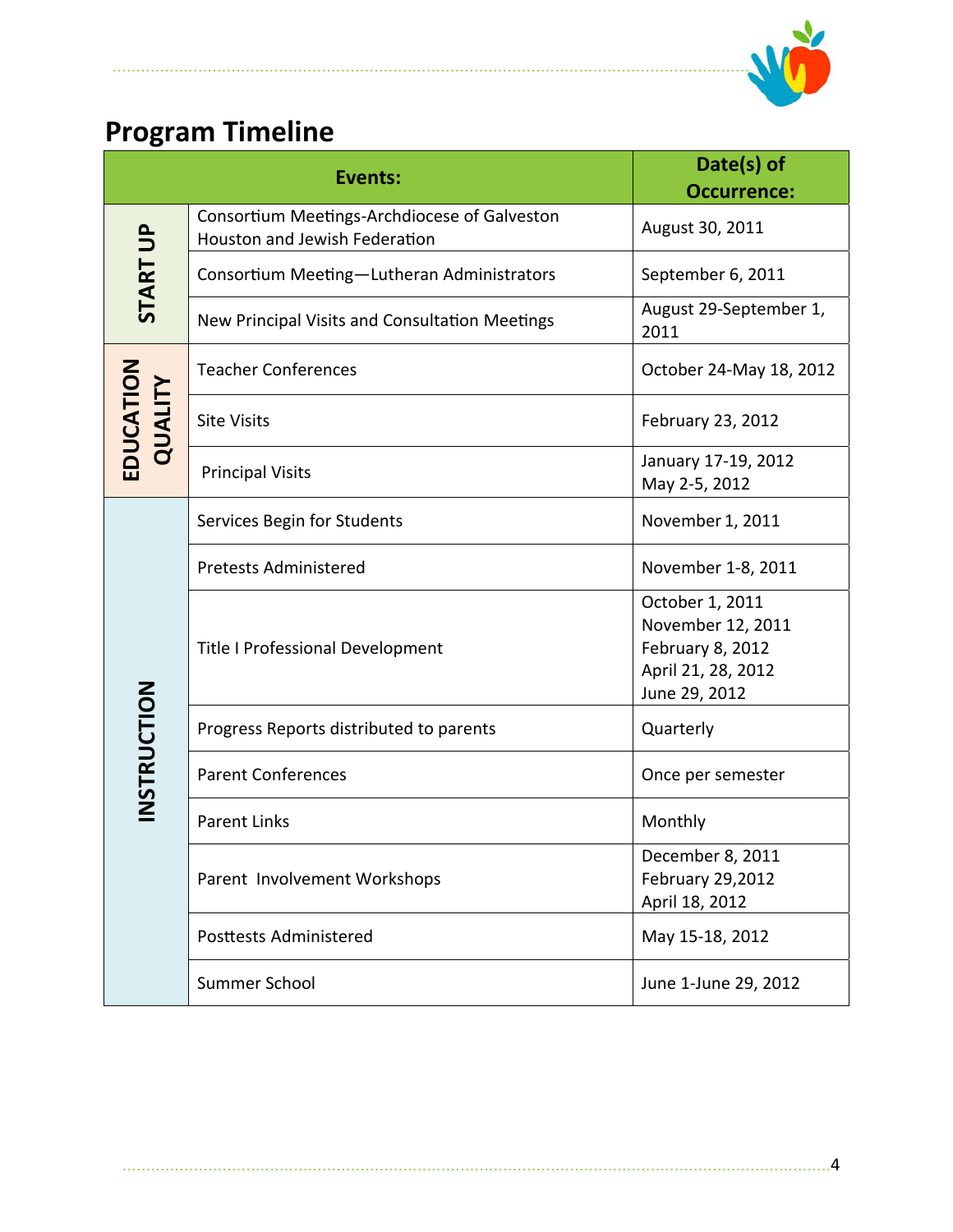

# **Instruction Services: AchieveReading & AchieveMath**

Reading and/or Math services were provided to 27 schools in the Houston Independent School District. These services were provided according to the following instructional designs:

### **AchieveReading & AchieveMath PlusTech**

- Incorporates on-line learning with teacher-directed small-group instruction.
- Instruction is delivered via PLATO, an online learning system.

AchieveReading and AchieveMath PlusTech enables children to receive computer‐based, individualized reading instruction that reinforces taught concepts. Small group instruction is provided through targeted mini lessons.

Catapult Learning provided:

- 396 AchieveReading PlusTech Services
- 348 AchieveMath PlusTech Services

Services were provided two to four days a week based on the needs of the students, teacher itineraries, the request of the building principals and district approval. The length of each session was between 45 and 60 minutes.

## **Achievement Results**

Catapult Learning measured student performance by comparing pretest and posttest scores on PLATO online achievement tests for enrolled students with matched pretest and posttest scores. Kindergarten through  $3<sup>rd</sup>$  grade student progress was also assessed by comparing mastery of Learning Activities at the beginning of the program with mastery at the end of the program. Results of this comparison begin on page 9, while comparison of the online assessment begins below:

| <b>Test used</b>               | <b>Cycle of</b>   | <b>Grades</b> |                | <b>Number of students tested</b> |  |  |
|--------------------------------|-------------------|---------------|----------------|----------------------------------|--|--|
|                                | testing           | tested        | <b>Reading</b> | <b>Math</b>                      |  |  |
| <b>PLATO Online Assessment</b> | Fall to<br>Spring | $K-12$        | 261            | 326                              |  |  |

### *PLATO Online Assessment*

At the start of the academic year, students enrolled in the Title I program were given the PLATO Online Assessment to determine their skill strengths and weaknesses. Students were tested again at the end of the program to provide a measure of growth. The pretest/posttest comparison was limited to students who had matched pretest and posttest scores. This made it possible to collect data on 261 reading students and 326 math students in grades 1‐12.

The pretest and posttest scores (% correct) were collected and analyzed by subject, grade, and school. The following tables display average pretest, posttest, and difference scores for each subject, by school and by grade.

.....................................................................................................................................................5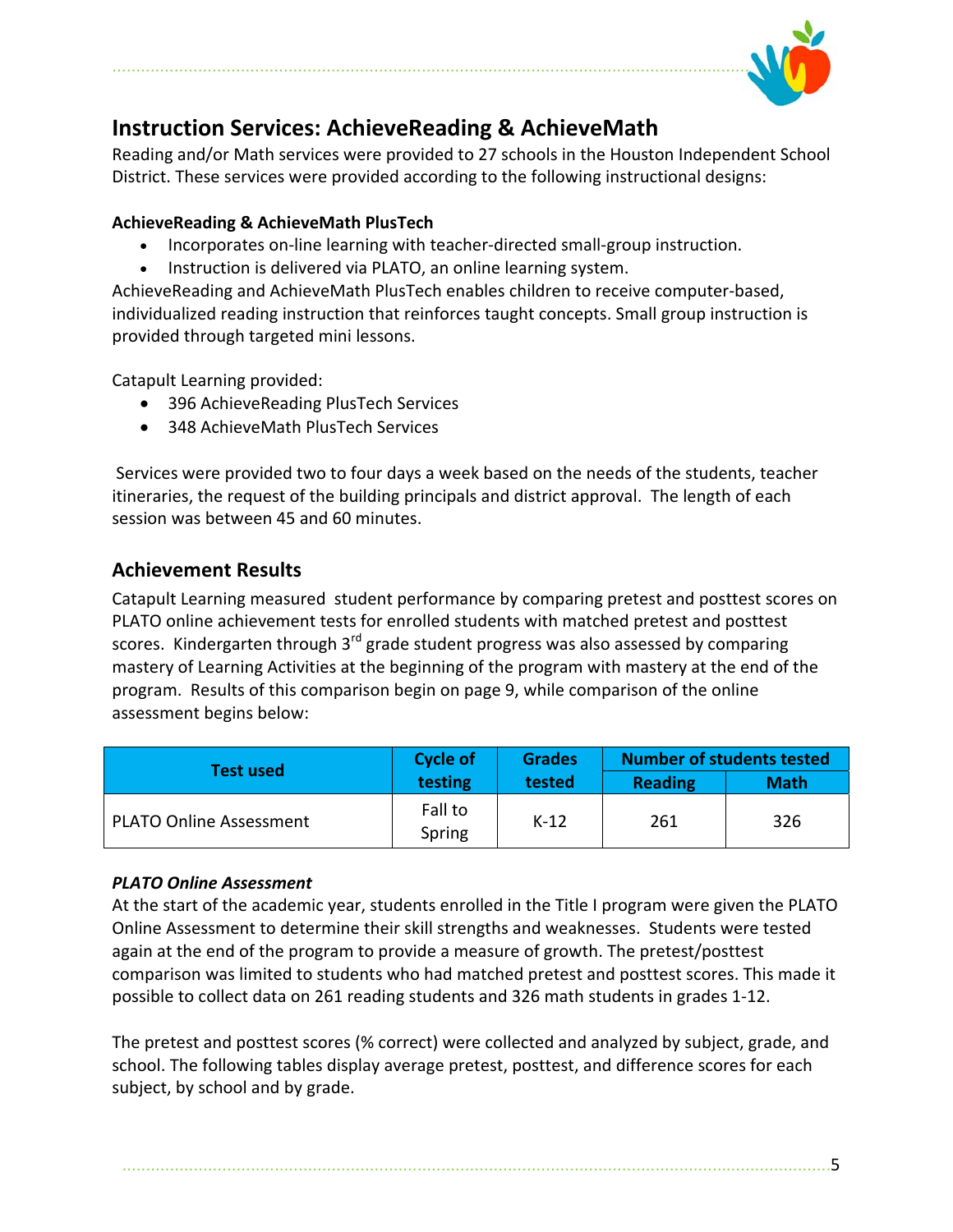

### *PLATO Online Assessment Reading Results by School*

......................................................................................................................................

| <b>School</b>                          | <b>Number of</b><br><b>Students</b> | <b>Average</b><br><b>Pretest %</b><br><b>Correct</b> | <b>Average</b><br><b>Posttest</b><br>% Correct | <b>Average</b><br><b>Difference</b><br>(Percentage<br>Points) |
|----------------------------------------|-------------------------------------|------------------------------------------------------|------------------------------------------------|---------------------------------------------------------------|
| Assumption                             | 22                                  | 51.5%                                                | 66.2%                                          | 14.6                                                          |
| Beren Academy                          | 3                                   | 73.5%                                                | 84.7%                                          | 11.2                                                          |
| <b>Beth Yeshurun</b>                   | 18                                  | 69.4%                                                | 79.7%                                          | 10.3                                                          |
| Cristo Rey Jesuit Preparatory Academy  | 9                                   | 68.8%                                                | 79.1%                                          | 10.4                                                          |
| Holy Ghost Catholic School             | 8                                   | 55.2%                                                | 64.1%                                          | 8.9                                                           |
| Incarnate Word Academy                 | 14                                  | 68.8%                                                | 79.4%                                          | 10.5                                                          |
| Our Lady of Guadalupe                  | 17                                  | 64.2%                                                | 65.9%                                          | 1.7                                                           |
| Our Lady of Mt. Carmel Catholic School | 8                                   | 51.4%                                                | 74.6%                                          | 23.2                                                          |
| Our Redeemer Lutheran                  | $\mathbf{1}$                        | 58.3%                                                | 71.7%                                          | 13.3                                                          |
| Queen of Peace                         | 17                                  | 44.7%                                                | 71.3%                                          | 26.6                                                          |
| <b>Resurrection Catholic School</b>    | 15                                  | 60.2%                                                | 73.9%                                          | 13.7                                                          |
| Sephardic Gan/Torat Emet               | $\overline{4}$                      | 58.6%                                                | 86.8%                                          | 28.2                                                          |
| Shlenker School                        | 3                                   | 60.0%                                                | 71.7%                                          | 11.7                                                          |
| St. Augustine                          | 5                                   | 87.2%                                                | 90.0%                                          | 2.8                                                           |
| St. Catherine Montessori               | $\mathbf{1}$                        | 72.7%                                                | 94.5%                                          | 21.8                                                          |
| St. Christopher Catholic School        | $\overline{7}$                      | 60.9%                                                | 68.9%                                          | 7.9                                                           |
| St. Frances De Sales Catholic School   | 13                                  | 58.7%                                                | 70.7%                                          | 12.0                                                          |
| St. Francis of Assisi Catholic School  | 8                                   | 60.9%                                                | 72.5%                                          | 11.7                                                          |
| St. Peter                              | 14                                  | 41.9%                                                | 57.5%                                          | 15.6                                                          |
| St. Rose of Lima                       | 14                                  | 49.6%                                                | 64.2%                                          | 14.5                                                          |
| St. Thomas More                        | 19                                  | 60.7%                                                | 68.9%                                          | 8.2                                                           |
| St.Pius X High School                  | 38                                  | 66.0%                                                | 79.7%                                          | 13.7                                                          |
| <b>Torah Day</b>                       | 3                                   | 72.7%                                                | 77.3%                                          | 4.7                                                           |
| <b>Program Total</b>                   | 261                                 | 60.0%                                                | 72.9%                                          | 12.9                                                          |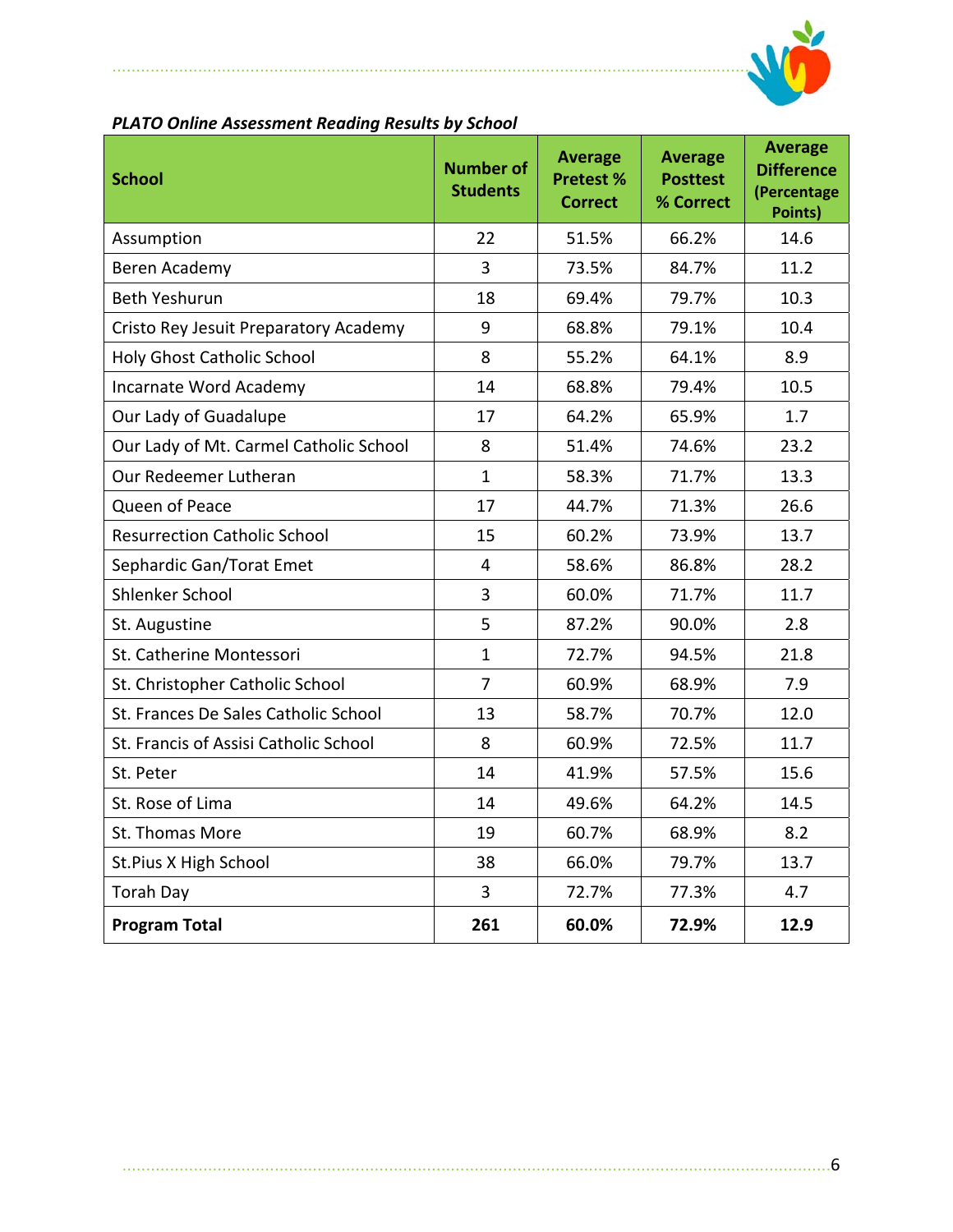

| Grade                | <b>Number of</b><br><b>Students</b> | <b>Average Pretest</b><br>% Correct | <b>Average Posttest</b><br>% Correct | <b>Average Difference</b><br>(Percentage Points) |
|----------------------|-------------------------------------|-------------------------------------|--------------------------------------|--------------------------------------------------|
| 1 <sup>st</sup>      | 1                                   | 80.7%                               | 80.7%                                | 0.0                                              |
| 3 <sup>rd</sup>      | 3                                   | 80.8%                               | 91.0%                                | 10.2                                             |
| $4^{\text{th}}$      | 49                                  | 61.3%                               | 73.3%                                | 12.1                                             |
| $5^{\text{th}}$      | 36                                  | 57.5%                               | 69.9%                                | 12.5                                             |
| $6^{\text{th}}$      | 27                                  | 61.3%                               | 74.5%                                | 13.2                                             |
| 7 <sup>th</sup>      | 45                                  | 48.7%                               | 65.1%                                | 16.4                                             |
| $8^{\text{th}}$      | 36                                  | 57.0%                               | 69.8%                                | 12.8                                             |
| $q^{th}$             | 21                                  | 60.9%                               | 75.3%                                | 14.3                                             |
| $10^{\text{th}}$     | 11                                  | 73.1%                               | 81.9%                                | 8.9                                              |
| $11^{\text{th}}$     | 21                                  | 69.2%                               | 78.4%                                | 9.2                                              |
| $12^{th}$            | 11                                  | 70.8%                               | 83.6%                                | 12.8                                             |
| <b>Program Total</b> | 261                                 | 60.0%                               | 72.9%                                | 12.9                                             |

## *PLATO Online Assessment Reading Results by Grade*

......................................................................................................................................

### *PLATO Online Assessment Math Results by School*

| <b>School</b>                          | <b>Number</b><br>of<br><b>Students</b> | <b>Average</b><br><b>Pretest %</b><br><b>Correct</b> | <b>Average</b><br><b>Posttest</b><br>% Correct | <b>Average</b><br><b>Difference</b><br>(Percentage<br>Points) |
|----------------------------------------|----------------------------------------|------------------------------------------------------|------------------------------------------------|---------------------------------------------------------------|
| Assumption                             | 16                                     | 52.3%                                                | 62.5%                                          | 10.2                                                          |
| Beren Academy                          | 3                                      | 69.7%                                                | 81.3%                                          | 11.6                                                          |
| <b>Beth Yeshurun</b>                   | 16                                     | 64.0%                                                | 74.5%                                          | 10.5                                                          |
| Cristo Rey Jesuit Preparatory Academy  | 22                                     | 59.6%                                                | 77.2%                                          | 17.6                                                          |
| Holy Ghost Catholic School             | 5                                      | 73.6%                                                | 84.2%                                          | 10.6                                                          |
| Incarnate Word Academy                 | 10                                     | 62.8%                                                | 80.1%                                          | 17.3                                                          |
| John Paul II                           | 5                                      | 59.1%                                                | 79.6%                                          | 20.4                                                          |
| <b>Memorial Lutheran</b>               | 4                                      | 67.2%                                                | 71.0%                                          | 3.8                                                           |
| Our Lady of Guadalupe                  | 31                                     | 69.2%                                                | 74.0%                                          | 4.8                                                           |
| Our Lady of Mt. Carmel Catholic School | 15                                     | 65.2%                                                | 81.5%                                          | 16.3                                                          |
| Our Redeemer Lutheran                  | 5                                      | 63.1%                                                | 80.0%                                          | 16.9                                                          |
| Queen of Peace                         | 15                                     | 61.2%                                                | 78.9%                                          | 17.7                                                          |
| <b>Resurrection Catholic School</b>    | 11                                     | 67.8%                                                | 71.9%                                          | 4.0                                                           |
| Sephardic Gan/Torat Emet               | 8                                      | 55.2%                                                | 72.7%                                          | 17.5                                                          |
| Shlenker School                        | 13                                     | 73.6%                                                | 85.8%                                          | 12.1                                                          |

.....................................................................................................................................................7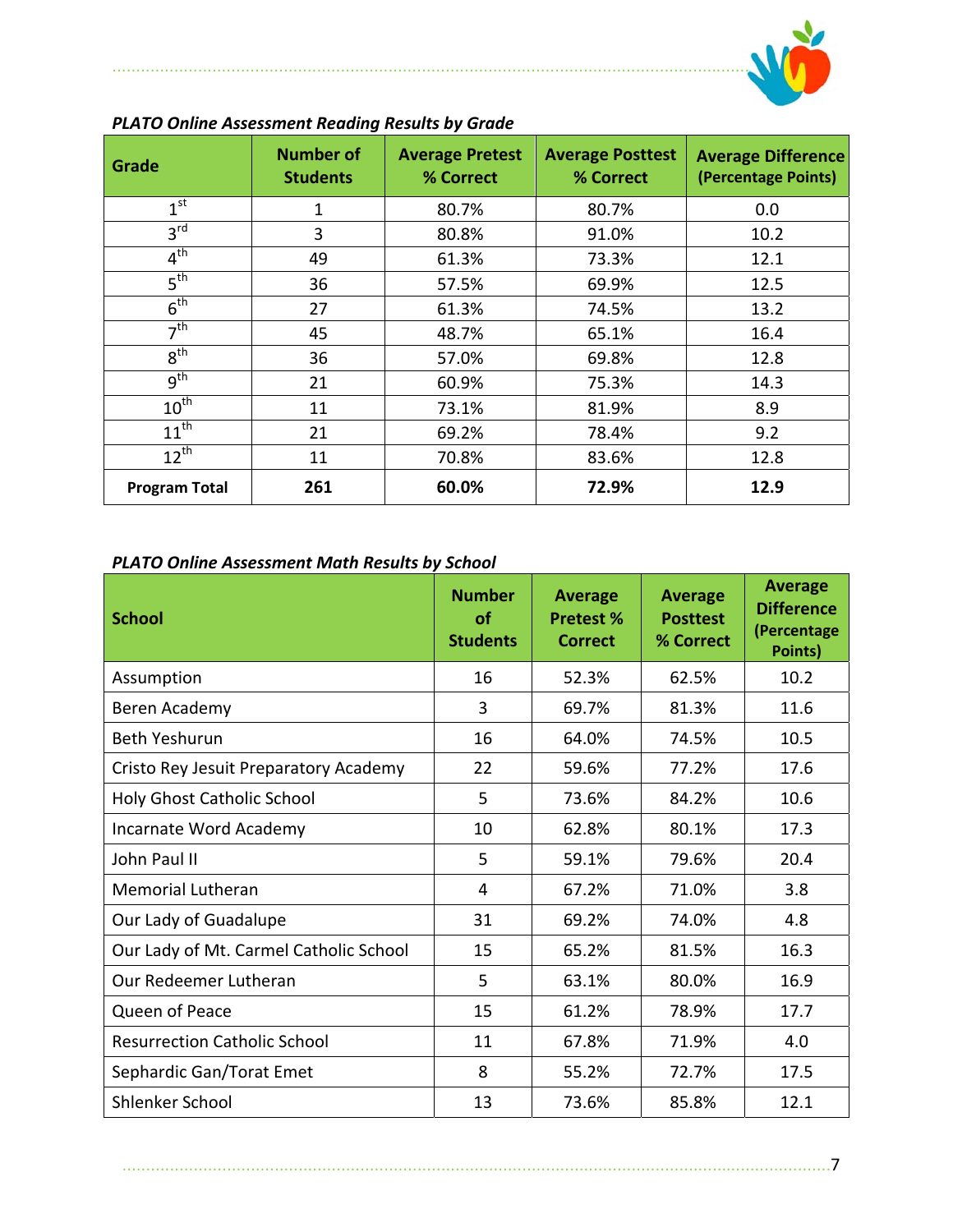

| <b>School</b>                         | <b>Number</b><br>οf<br><b>Students</b> | <b>Average</b><br><b>Pretest %</b><br><b>Correct</b> | <b>Average</b><br><b>Posttest</b><br>% Correct | <b>Average</b><br><b>Difference</b><br>(Percentage<br>Points) |
|---------------------------------------|----------------------------------------|------------------------------------------------------|------------------------------------------------|---------------------------------------------------------------|
| St. Augustine                         | 7                                      | 87.4%                                                | 89.7%                                          | 2.3                                                           |
| St. Catherine Montessori              | 6                                      | 69.8%                                                | 79.6%                                          | 9.8                                                           |
| St. Christopher Catholic School       | 23                                     | 62.7%                                                | 70.5%                                          | 7.9                                                           |
| St. Frances De Sales Catholic School  | 10                                     | 51.9%                                                | 64.5%                                          | 12.6                                                          |
| St. Francis of Assisi Catholic School | 9                                      | 49.6%                                                | 69.6%                                          | 20.0                                                          |
| St. Mary                              | 3                                      | 48.3%                                                | 73.3%                                          | 25.0                                                          |
| St. Peter                             | 9                                      | 56.4%                                                | 67.2%                                          | 10.9                                                          |
| St. Rose of Lima                      | 5                                      | 54.4%                                                | 71.0%                                          | 16.5                                                          |
| St. Thomas More                       | 19                                     | 56.2%                                                | 69.8%                                          | 13.5                                                          |
| St. Francis de Sales                  | $\overline{2}$                         | 30.6%                                                | 63.1%                                          | 32.4                                                          |
| St. Pius X High School                | 48                                     | 56.3%                                                | 76.3%                                          | 20.0                                                          |
| <b>Torah Day</b>                      | 6                                      | 60.3%                                                | 69.1%                                          | 8.8                                                           |
| <b>Program Total</b>                  | 326                                    | 61.4%                                                | 74.5%                                          | 13.1                                                          |

## *PLATO Online Assessment Math Results by Grade*

......................................................................................................................................

| Grade                | <b>Number of</b><br><b>Students</b> | <b>Average Pretest</b><br>% Correct | <b>Average Posttest</b><br>% Correct | <b>Average</b><br><b>Difference</b><br>(Percentage Points) |
|----------------------|-------------------------------------|-------------------------------------|--------------------------------------|------------------------------------------------------------|
| Kindergarten         | 5                                   | 55.6%                               | 67.5%                                | 11.9                                                       |
| $1^{\rm st}$         | 21                                  | 67.5%                               | 79.8%                                | 12.3                                                       |
| 2 <sup>nd</sup>      | 12                                  | 63.0%                               | 70.4%                                | 7.4                                                        |
| 3 <sup>rd</sup>      | 42                                  | 66.3%                               | 79.8%                                | 13.4                                                       |
| 4 <sup>th</sup>      | 27                                  | 56.9%                               | 73.1%                                | 16.2                                                       |
| 5 <sup>th</sup>      | 29                                  | 59.2%                               | 66.5%                                | 7.2                                                        |
| 6 <sup>th</sup>      | 35                                  | 62.2%                               | 76.0%                                | 13.8                                                       |
| 7 <sup>th</sup>      | 40                                  | 59.7%                               | 70.8%                                | 11.1                                                       |
| 8 <sup>th</sup>      | 31                                  | 64.3%                               | 72.4%                                | 8.1                                                        |
| g <sup>th</sup>      | 28                                  | 56.6%                               | 75.1%                                | 18.5                                                       |
| $10^{th}$            | 16                                  | 61.2%                               | 82.7%                                | 21.5                                                       |
| $11^{\text{th}}$     | 28                                  | 59.4%                               | 74.7%                                | 15.3                                                       |
| $12^{th}$            | 12                                  | 59.9%                               | 78.7%                                | 18.8                                                       |
| <b>Program Total</b> | 326                                 | 61.4%                               | 74.5%                                | 13.1                                                       |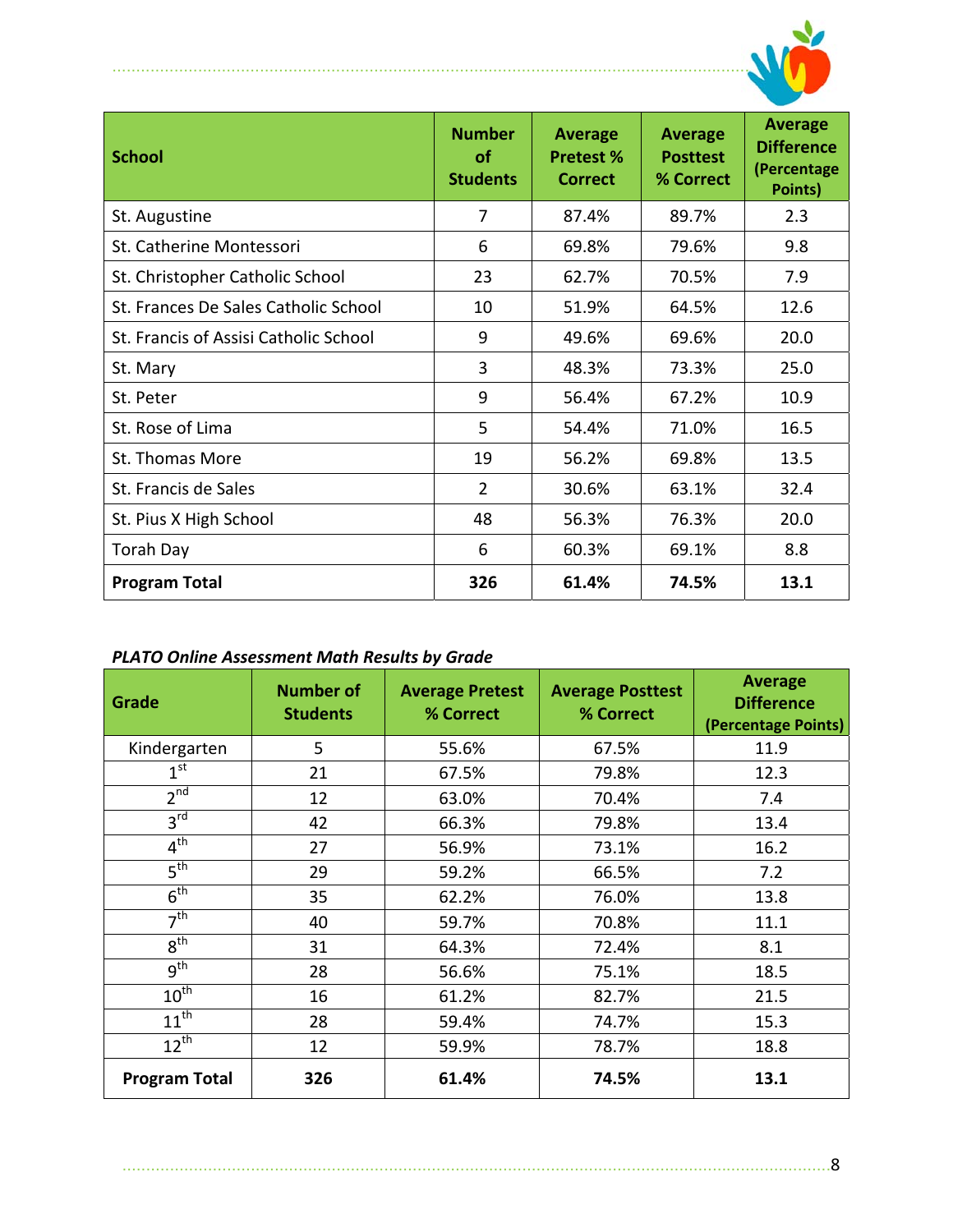

### *PLATO Mastery Data*

Progress made by students in grades K‐3 was measured by comparing the number of Learning Activities mastered at the beginning of the program to the number mastered at the end of the program. Achievement results for students in grades K‐12 were also measured based on the PLATO Online Assessment. Results for this assessment are shared beginning on page 5. The following tables display the mastery results for each subject, by school and by grade.

| <b>School</b>                             | <b>Number</b><br>of<br><b>Students</b> | <b>Avg. Total</b><br><b>Modules</b><br><b>Possible</b> | Avg. #<br><b>Modules</b><br><b>Mastered</b><br>Program<br><b>Start</b> | Avg. #<br><b>Modules</b><br><b>Mastered</b><br>Program<br><b>End</b> | <b>Difference</b><br>of Modules<br><b>Mastered</b> |
|-------------------------------------------|----------------------------------------|--------------------------------------------------------|------------------------------------------------------------------------|----------------------------------------------------------------------|----------------------------------------------------|
| Assumption                                | $\mathbf{1}$                           | 31.0                                                   | 16.0                                                                   | 20.0                                                                 | 4.0                                                |
| <b>Beth Yeshurun</b>                      | 20                                     | 33.2                                                   | 13.9                                                                   | 28.6                                                                 | 14.7                                               |
| <b>Holy Ghost Catholic School</b>         | 4                                      | 31.5                                                   | 13.3                                                                   | 27.5                                                                 | 14.3                                               |
| John Paul II                              | 3                                      | 34.0                                                   | 9.0                                                                    | 25.3                                                                 | 16.3                                               |
| <b>Memorial Lutheran</b>                  | $\overline{4}$                         | 32.3                                                   | 10.5                                                                   | 28.0                                                                 | 17.5                                               |
| Our Lady of Guadalupe                     | $\overline{3}$                         | 32.0                                                   | 13.7                                                                   | 27.3                                                                 | 13.7                                               |
| Our Lady of Mt. Carmel<br>Catholic School | 5                                      | 34.6                                                   | 15.4                                                                   | 27.2                                                                 | 11.8                                               |
| Queen of Peace                            | 8                                      | 36.0                                                   | 12.8                                                                   | 25.6                                                                 | 12.9                                               |
| <b>Resurrection Catholic</b><br>School    | 6                                      | 33.0                                                   | 11.0                                                                   | 27.7                                                                 | 16.7                                               |
| Sephardic Gan/Torat Emet                  | 6                                      | 36.0                                                   | 11.2                                                                   | 26.2                                                                 | 15.0                                               |
| Shlenker School                           | 30                                     | 32.3                                                   | 13.5                                                                   | 25.3                                                                 | 11.8                                               |
| St. Augustine                             | $\overline{7}$                         | 32.1                                                   | 14.9                                                                   | 23.9                                                                 | 9.0                                                |
| St. Christopher Catholic<br>School        | $\overline{4}$                         | 30.0                                                   | 15.3                                                                   | 21.8                                                                 | 6.5                                                |
| St. Francis of Assisi Catholic<br>School  | 3                                      | 31.0                                                   | 12.0                                                                   | 29.3                                                                 | 17.3                                               |
| St. Mary                                  | 3                                      | 31.0                                                   | 25.7                                                                   | 28.7                                                                 | 3.0                                                |
| St. Rose of Lima                          | $\overline{4}$                         | 31.5                                                   | 11.8                                                                   | 25.5                                                                 | 13.8                                               |
| St. Thomas More                           | 10                                     | 33.6                                                   | 12.6                                                                   | 26.1                                                                 | 13.5                                               |
| St. Francis de Sales                      | $\mathbf{1}$                           | 33.0                                                   | 13.0                                                                   | 23.0                                                                 | 10.0                                               |
| <b>Torah Day</b>                          | 10                                     | 35.7                                                   | 11.4                                                                   | 27.1                                                                 | 15.7                                               |
| <b>Program Total</b>                      | 132                                    | 33.1                                                   | 13.3                                                                   | 26.4                                                                 | 13.1                                               |

### *PLATO Mastery Reading Results by School*

.....................................................................................................................................................9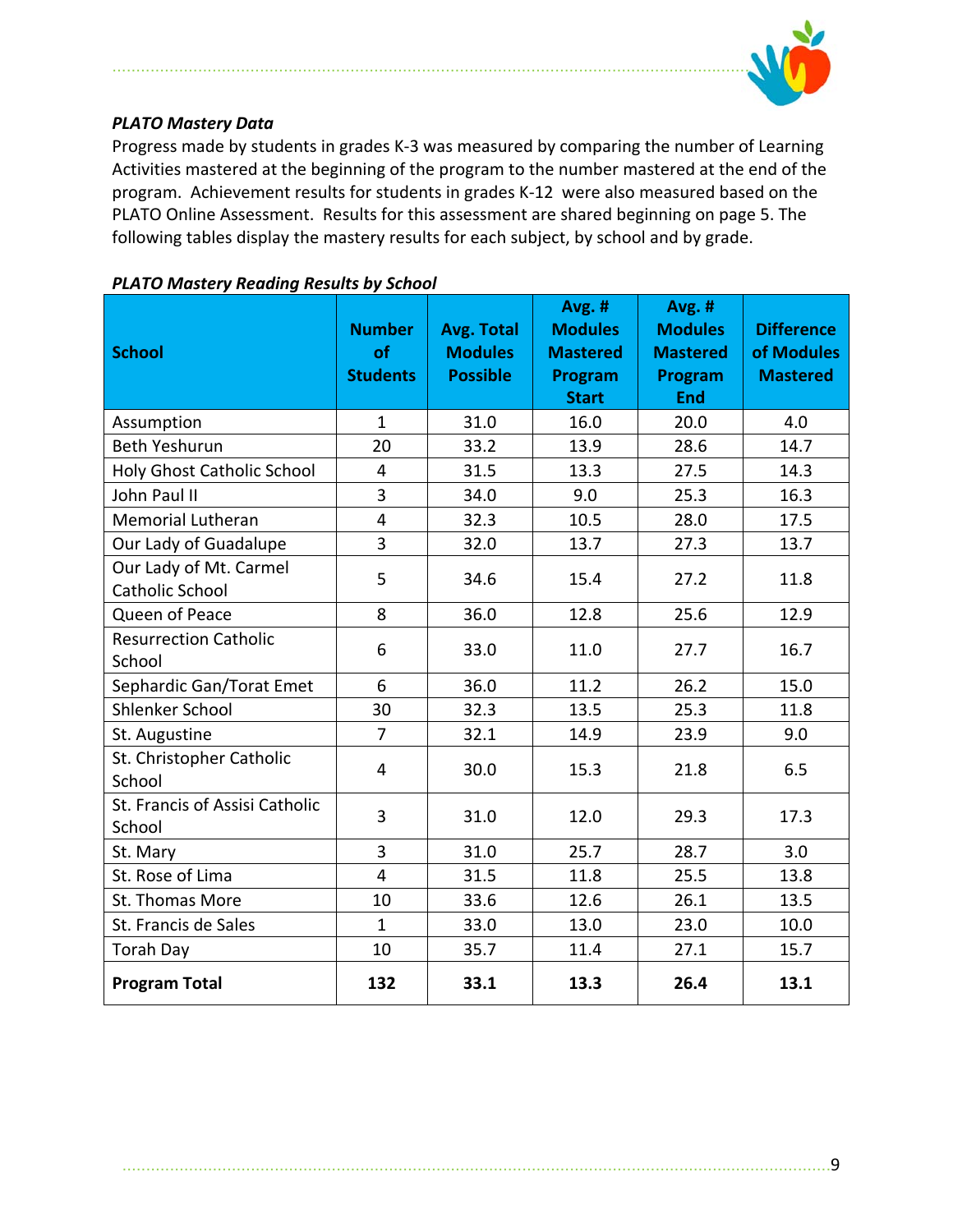

## *PLATO Mastery Reading Results by Grade*

......................................................................................................................................

| Grade                | <b>Number</b><br>οf<br><b>Students</b> | Avg. Total<br><b>Modules</b><br><b>Possible</b> | <b>Avg. #</b><br><b>Modules</b><br><b>Mastered</b><br>Program<br><b>Start</b> | <b>Avg. #</b><br><b>Modules</b><br><b>Mastered</b><br><b>Program End</b> | <b>Difference</b><br>of Modules<br><b>Mastered</b> |  |  |  |
|----------------------|----------------------------------------|-------------------------------------------------|-------------------------------------------------------------------------------|--------------------------------------------------------------------------|----------------------------------------------------|--|--|--|
| K                    | 16                                     | 36.0                                            | 28.5                                                                          | 14.4                                                                     |                                                    |  |  |  |
| 1 <sup>st</sup>      | 37                                     | 36.0                                            | 12.6                                                                          | 26.7                                                                     | 14.1                                               |  |  |  |
| 2 <sup>nd</sup>      | 22                                     | 32.8                                            | 12.5                                                                          | 27.5                                                                     | 14.9                                               |  |  |  |
| 3 <sup>rd</sup>      | 57                                     | 30.6                                            | 13.8                                                                          | 25.1                                                                     | 11.4                                               |  |  |  |
| <b>Program Total</b> | 132                                    | 33.1                                            | 13.3                                                                          | 26.4                                                                     | 13.1                                               |  |  |  |

### *PLATO Mastery Math Results by School*

|                                          |                     |                                   | Avg. #                  | Avg. #                |                               |
|------------------------------------------|---------------------|-----------------------------------|-------------------------|-----------------------|-------------------------------|
|                                          | <b>Number</b><br>of | <b>Avg. Total</b>                 | <b>Modules</b>          | <b>Modules</b>        | <b>Difference</b>             |
| <b>School</b>                            | <b>Students</b>     | <b>Modules</b><br><b>Possible</b> | <b>Mastered</b>         | <b>Mastered</b>       | of Modules<br><b>Mastered</b> |
|                                          |                     |                                   | Program<br><b>Start</b> | Program<br><b>End</b> |                               |
| Assumption                               | 5                   | 30.0                              | 17.0                    | 24.8                  | 7.8                           |
| <b>Beth Yeshurun</b>                     | $\overline{7}$      | 29.9                              | 18.6                    | 24.1                  | 5.6                           |
| <b>Holy Ghost Catholic School</b>        | 4                   | 31.3                              | 15.5                    | 22.0                  | 6.5                           |
| John Paul II                             | 3                   | 30.3                              | 10.3                    | 22.7                  | 12.3                          |
| Memorial Lutheran                        | $\overline{2}$      | 30.5                              | 18.0                    | 27.0                  | 9.0                           |
| Our Lady of Guadalupe                    | 16                  | 29.3                              | 16.8                    | 23.4                  | 6.7                           |
| Our Lady of Mt. Carmel                   | 4                   | 30.8                              | 13.3                    | 20.3                  | 7.0                           |
| <b>Catholic School</b>                   |                     |                                   |                         |                       |                               |
| Queen of Peace                           | 4                   | 31.0                              | 13.8                    | 18.8                  | 5.0                           |
| <b>Resurrection Catholic</b>             | 6                   | 27.3                              | 16.2                    | 26.2                  | 10.0                          |
| School                                   |                     |                                   |                         |                       |                               |
| Sephardic Gan/Torat Emet                 | $\overline{2}$      | 31.0                              | 18.5                    | 21.5                  | 3.0                           |
| Shlenker School                          | $\overline{7}$      | 29.3                              | 14.9                    | 22.6                  | 7.7                           |
| St. Augustine                            | $\overline{2}$      | 31.0                              | 11.0                    | 30.0                  | 19.0                          |
| St. Christopher Catholic<br>School       | 4                   | 29.0                              | 19.3                    | 26.3                  | 7.0                           |
| St. Francis of Assisi Catholic<br>School | $\mathbf 1$         | 29.0                              | 12.0                    | 27.0                  | 15.0                          |
| St. Mary                                 | $\mathbf 1$         | 29.0                              | 6.0                     | 26.0                  | 20.0                          |
| St. Rose of Lima                         | $\overline{2}$      | 29.5                              | 12.5                    | 26.0                  | 13.5                          |
| St. Thomas More                          | 12                  | 30.2                              | 16.1                    | 27.2                  | 11.1                          |
| St. Francis de Sales                     | 5                   | 29.4                              | 15.4                    | 25.4                  | 10.0                          |
| <b>Program Total</b>                     | 87                  | 29.7                              | 15.7                    | 24.3                  | 8.6                           |

.....................................................................................................................................................10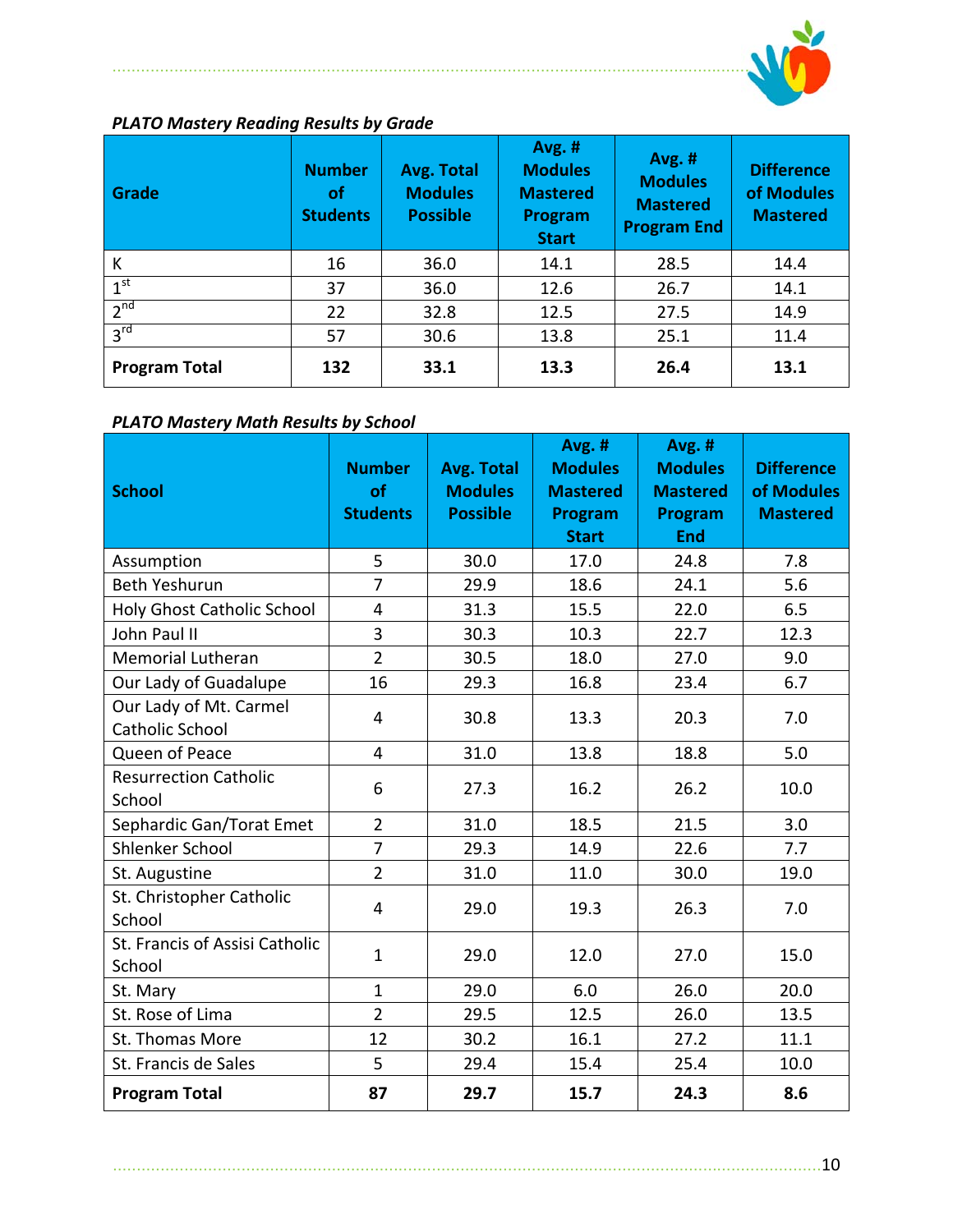

| Grade                | <b>Number</b><br>οf<br><b>Students</b> | <b>Avg. Total</b><br><b>Modules</b><br><b>Possible</b> | <b>Avg. #</b><br><b>Modules</b><br><b>Mastered</b><br>Program<br><b>Start</b> | <b>Avg. #</b><br><b>Modules</b><br><b>Mastered</b><br><b>Program End</b> | <b>Difference</b><br>of Modules<br><b>Mastered</b> |  |  |  |
|----------------------|----------------------------------------|--------------------------------------------------------|-------------------------------------------------------------------------------|--------------------------------------------------------------------------|----------------------------------------------------|--|--|--|
| К                    | 3                                      | 31.0                                                   | 24.3                                                                          | 6.7                                                                      |                                                    |  |  |  |
| 1 <sup>st</sup>      | 21                                     | 31.0                                                   | 13.9                                                                          | 24.3                                                                     | 10.5                                               |  |  |  |
| 2 <sup>nd</sup>      | 16                                     | 29.9                                                   | 18.2                                                                          | 25.1                                                                     | 6.9<br>8.3                                         |  |  |  |
| 3 <sup>rd</sup>      | 47                                     | 29.4                                                   | 15.5                                                                          | 23.8                                                                     |                                                    |  |  |  |
| <b>Program Total</b> | 87                                     | 29.7                                                   | 15.7                                                                          | 24.3                                                                     | 8.6                                                |  |  |  |

### *PLATO Mastery Math Results by Grade*

### **Site Visits**

Each Catapult Learning instructional program undergoes an extensive review process to ensure that it meets or exceeds the educational and operational expectations set forth by the Educational Quality team. There are three areas evaluated during this review. Those areas are: records, instruction, and classroom environment. A site must attain a minimum overall score of 90% to be considered as passing the Site Visit process.

If a site receives a score less than 90% there is a discussion between the supervisor and teacher and a plan is developed to improve the areas that did not meet expectations. Soon thereafter, the Regional Education Quality manager will complete a second Site Visit Checklist to ensure improvement has been made.

### *Site Visit Results*

During the 2011‐2012 school year, a Site Visit Checklist was completed for St. Rose of Lima School in Houston Independent School District and the site received a passing score 96.8%.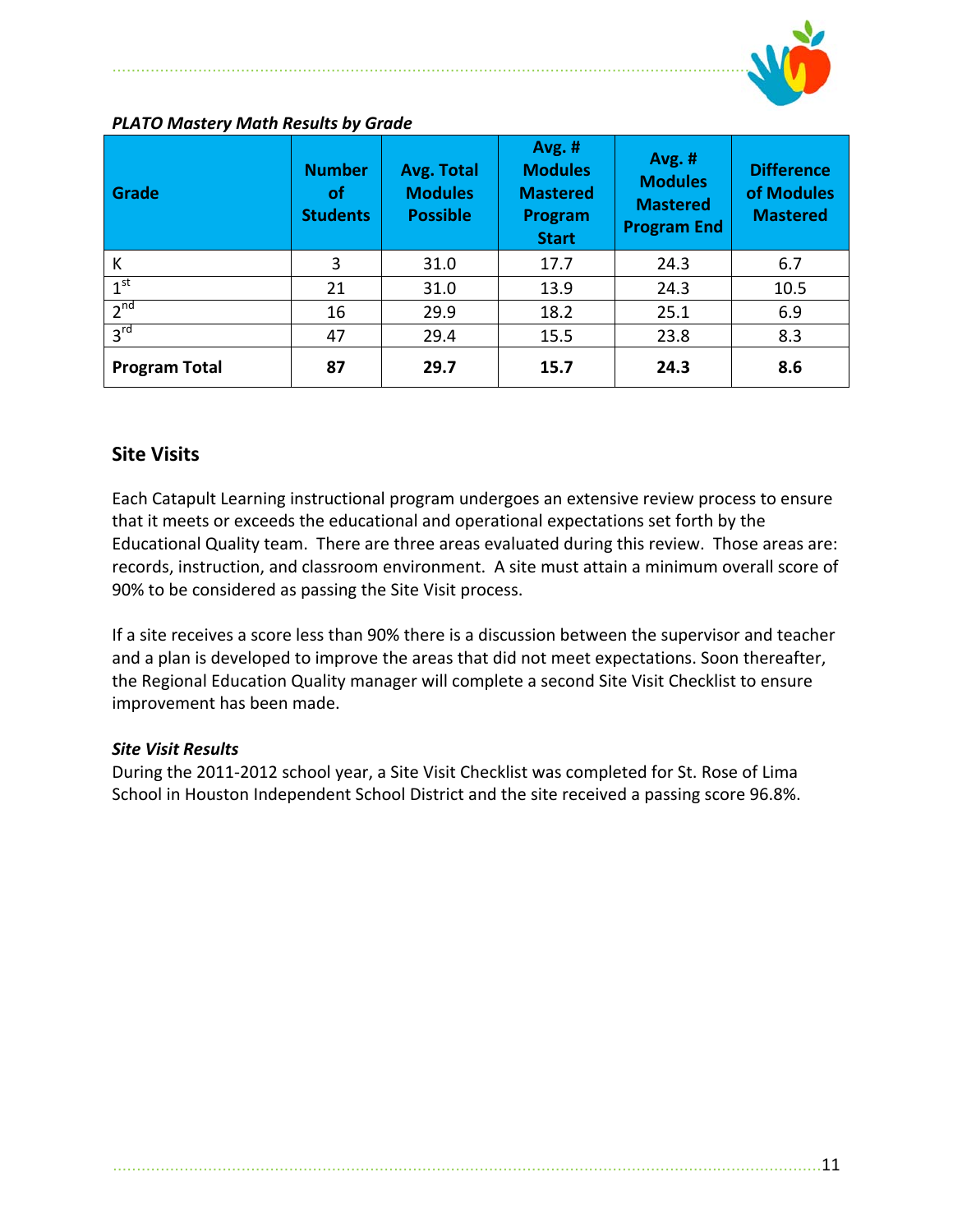

# **Parent Involvement**

Parent involvement is a critical element in ensuring children's academic success. Efforts were made to involve parents as much as possible in their children's participation in the Catapult Learning program.

 $\mathbf{\mathring{D}}$  Progress reports were sent to parents twice throughout the program (or as requested), in  $\mathbf{\mathbf{\Psi}}$  Parents received newsletters and other helpful materials on a regular basis. Appendix C includes sample Parent Involvement Materials

### **Parent Involvement Workshops**

The following parent involvement workshops were provided as part of the Catapult Learning program:

| <b>Parent Involvement Workshop Title</b> | <b>Number of</b><br><b>Attendees:</b> | <b>Presenter</b>                  |
|------------------------------------------|---------------------------------------|-----------------------------------|
| Literacy Strategies for K-12 students    |                                       | Edna Navarro, Trice Resources     |
| Helpful Homework Tips and Strategies     | 3                                     | Edna Navarro, Trice Resources     |
| At Home Student Success Strategies       |                                       | LaSonya Dunham, Catapult Learning |

### **Parent Involvement Workshop Evaluations**

Evaluations were completed by 6 workshop participants, and, of participants 100% chose Excellent or Good as their overall rating of the event. An item-level summary of workshop evaluation responses can be found in Appendix C.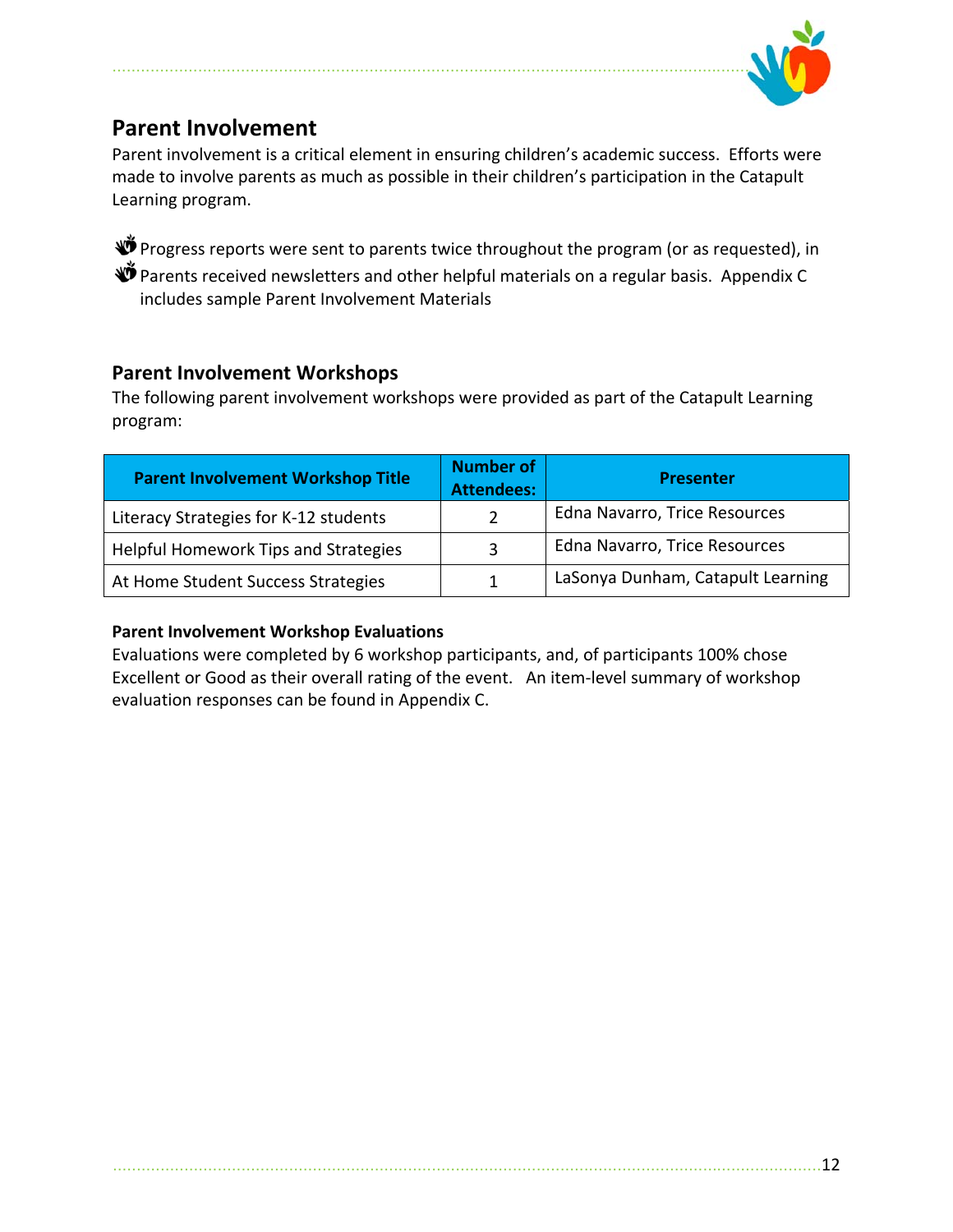

# **Principal Satisfaction Survey Results**

Satisfaction survey results were gathered at the end of service delivery as a means to gain valuable feedback as well as evaluate program success. Item‐level survey results can be found in Appendix B.

### **Principals**

Principals were surveyed at the conclusion of services with Catapult Learning's four‐question Customer First survey. Responders were to consider all services provided when completing the survey. Surveys were completed by 21 principals.

Principals were asked to rate the likelihood of recommending Catapult Learning to another principal or colleague according to a 10 point scale, where 10 represented "extremely likely" and 1 represented "not likely at all." The average rating was 8.5.

### **How likely is it that you would recommend Catapult Learning to another principal or colleague?**



Principals also rated their level of agreement with three statements about Catapult Learning regarding meeting student/teacher needs, excellence of services, and responsiveness. These items were based on a 4‐point scale, where 4 represented "Strongly Agree" and 1 represented "Strongly Disagree."



### *Principal Survey Results*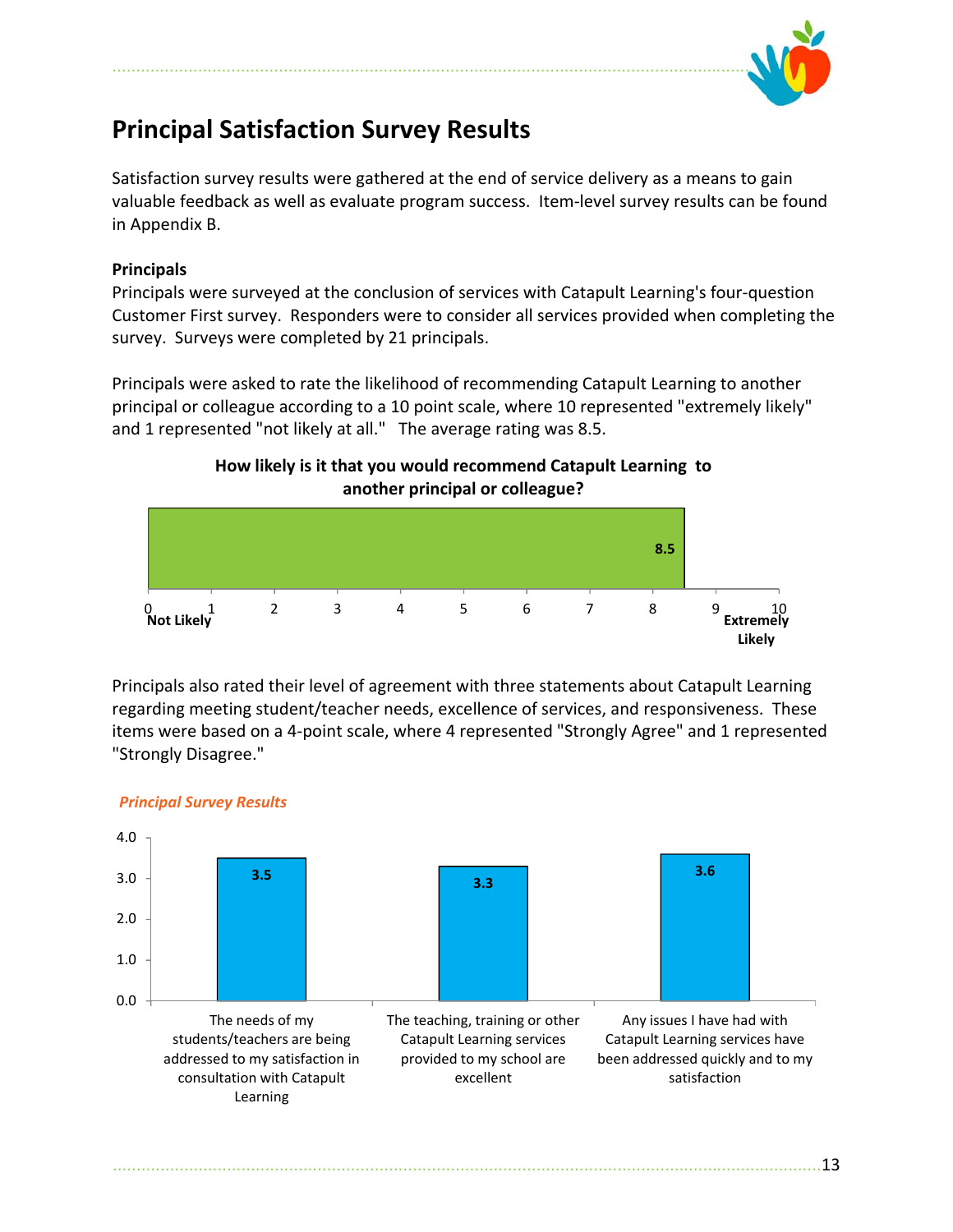

**Appendix A** 

2011-2012 **Survey Results**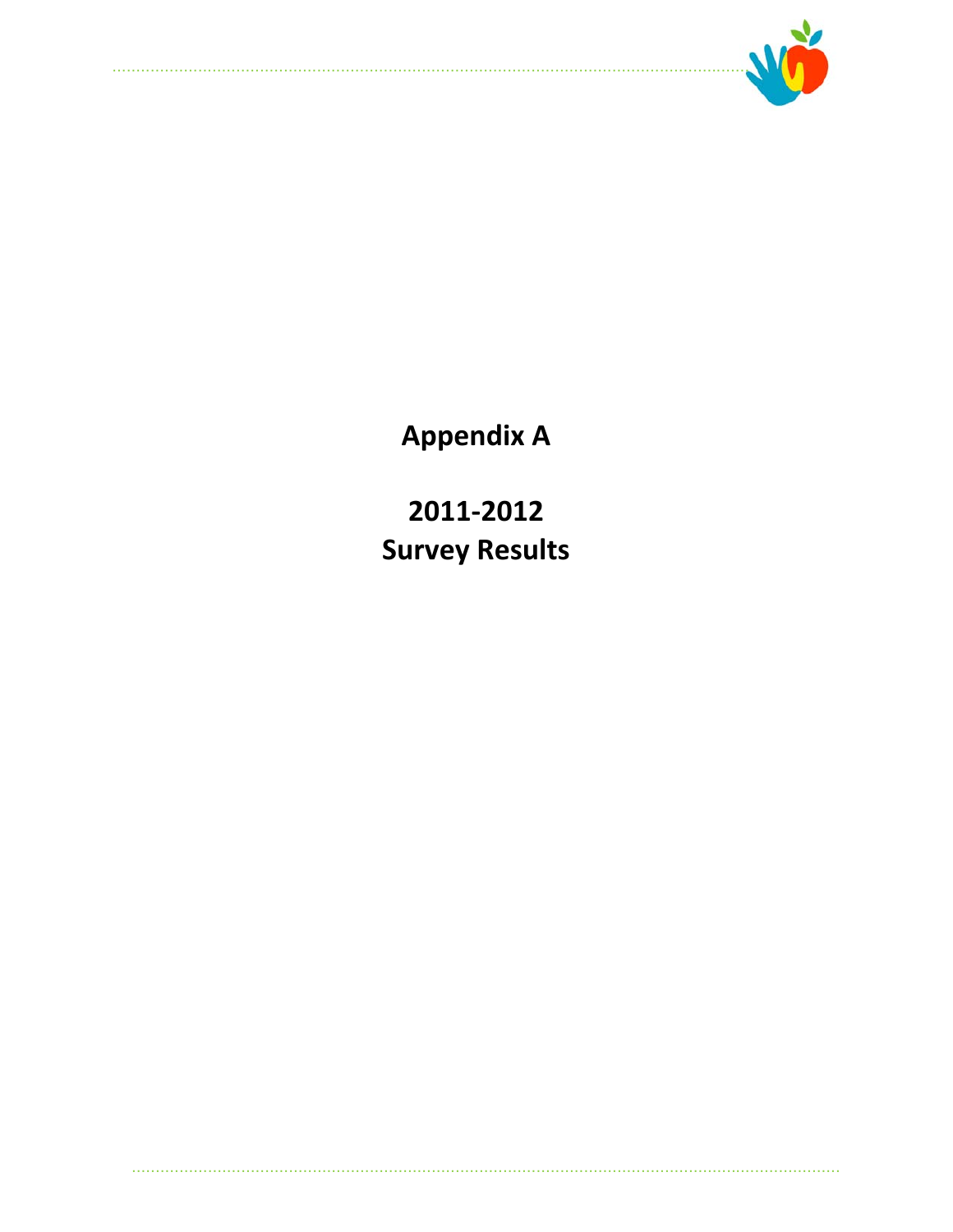

.

# Principal Survey **End of Program 2011‐2012**

|                                                                                                                                | <b>Strongly Agree</b> |     |    | Agree |   | <b>Disagree</b> | <b>Strongly</b><br><b>Disagree</b> |   |  |
|--------------------------------------------------------------------------------------------------------------------------------|-----------------------|-----|----|-------|---|-----------------|------------------------------------|---|--|
|                                                                                                                                | N                     | %   | N  | %     | N | %               | N                                  | % |  |
| 1. The needs of my students (or teachers)<br>are being addressed to my satisfaction in<br>consultation with Catapult Learning. | 11                    | 55% | 8  | 40%   | 1 | 5%              |                                    |   |  |
| 2. The teaching, training or other Catapult<br>Learning services provided to my school<br>are excellent.                       | 9                     | 43% | 10 | 48%   |   | 9%              |                                    |   |  |
| 3. Any issues I have had with Catapult<br>Learning services have been addressed<br>quickly and to my satisfaction.             | 13                    | 62% | 7  | 33%   | 1 | 5%              |                                    |   |  |

**How likely is it that you would recommend Catapult Learning to another principal or colleague?**

| Not Likely at All<br><b>Extremely Likely</b> |     |                          |     |   |     |   |    |   |    |                          |       |                          |                          |          |    |                |    |       |       |       |       |     |
|----------------------------------------------|-----|--------------------------|-----|---|-----|---|----|---|----|--------------------------|-------|--------------------------|--------------------------|----------|----|----------------|----|-------|-------|-------|-------|-----|
|                                              | 10  |                          |     |   |     |   |    |   |    |                          |       |                          |                          |          |    | Avg.<br>Rating |    |       |       |       |       |     |
| N                                            | %   | N                        | %   | N | %   | N | %  | N | %  | N                        | %     | N                        | %                        | N        | %  | N              | %  | N     | %     | N     | %     |     |
|                                              | 45% | $\overline{\phantom{a}}$ | 25% |   | 10% |   | 5% |   | 5% | $\overline{\phantom{m}}$ | $- -$ | $\overline{\phantom{m}}$ | $\overline{\phantom{a}}$ | <b>.</b> | 5% |                | 5% | $- -$ | $- -$ | $- -$ | $- -$ | 8.5 |

### **What is the primary reason for the score you just gave us? Please respond below.**

- Easy to work with great rapport with the schools.
- I just do not use Catapult for my school. They do not really offer classes I need.
- It is comprehensive for an online program but some students are better suited for 1:1 personal support rather than computer generated.
- The Catapult instructor has always been so helpful and easy to access when she is needed.
- Communication was good throughout the school year.
- There has been much progress made in having services reach our students earlier in the school term.
- Program is computer based results have not been shared. Don't think computer program is best way to measure student learning or growth
- It helps students who are struggling in math or reading another way to learn a concept. Small groups means more individual attention per student. It shows step by step the process to achieve mastery of a skill.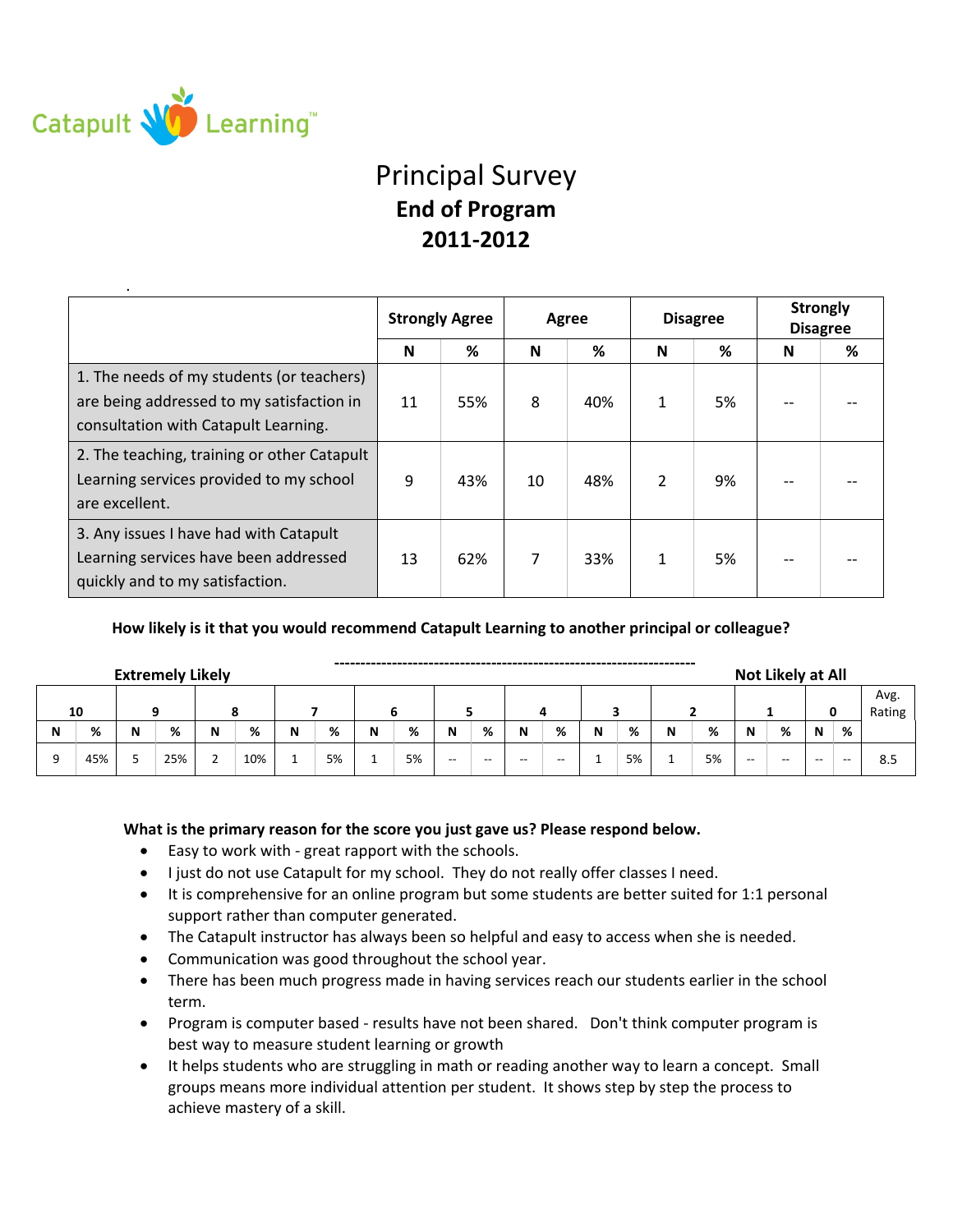

**Appendix B** 

2011-2012 **Parent Involvement**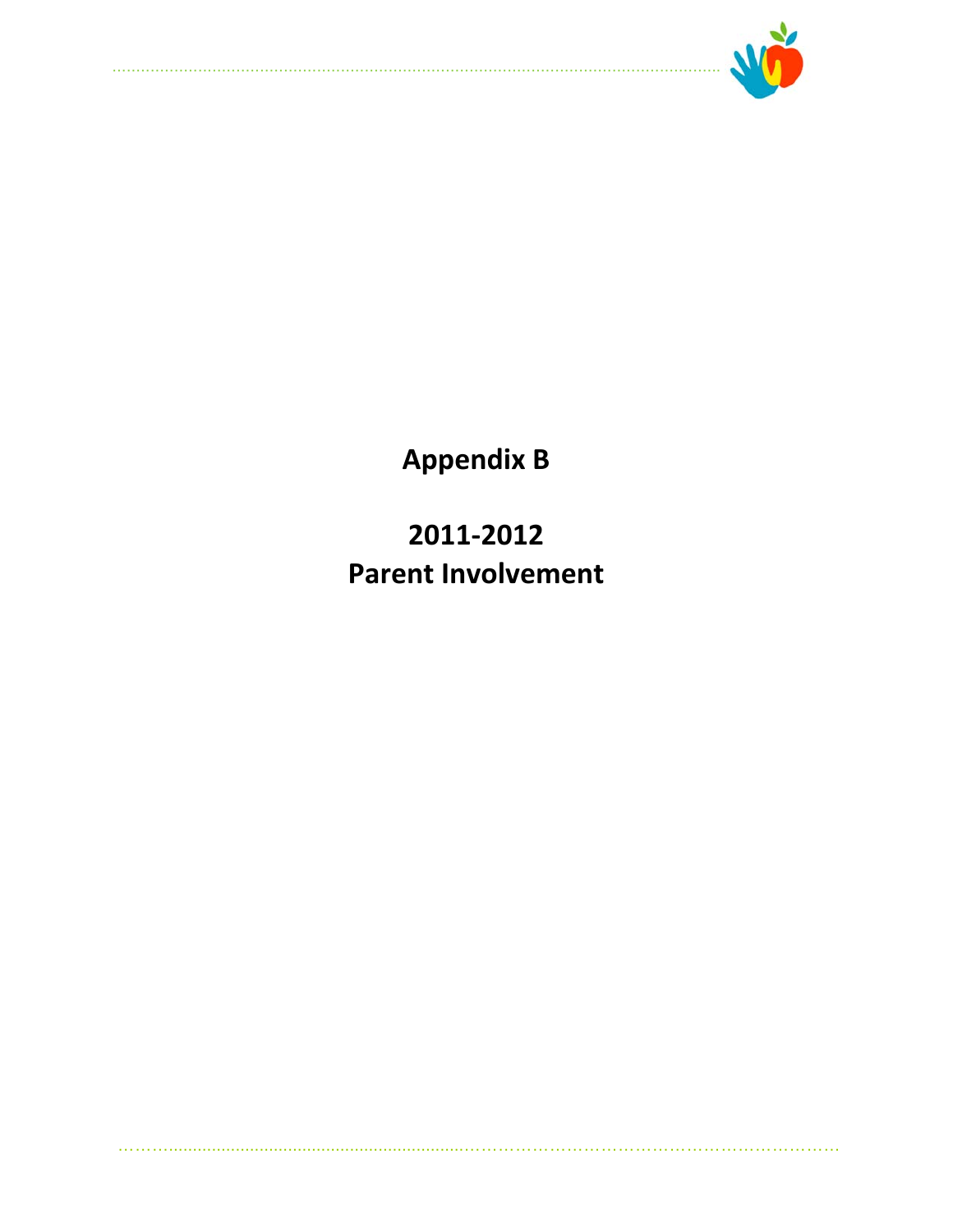# **THE PARENT LINK May <sup>2012</sup>**



# **From Your Catapult Learning Teachers and Staff**

At Catapult Learning, we value our students and you, the parents and families. You make each year a success, and this year has been both exciting and challenging. We enjoy having your child participate in the Catapult Learning program and hope that he or she will have a fun and exciting summer break filled with wonderful learning experiences.

Remember—the learning doesn't stop just because school is out. Whether it's an annual family trip or a walking tour of your neighborhood, take the time to broaden your child's learning experiences. With a little imagination, you and your child can choose special trips even as close as your own backyard. Take the young ones on a nature walk or a children's museum. Take the older ones to an art exhibit or sign them up for the Summer Reading Program at a local library. Be sure to allow time to talk with your child about their adventures.

Don't forget to make your local library a family outing. Not only are libraries great resources for finding good reading choices for your child's reading level, but many libraries conduct reading clubs or contests during the summer months. Check with your local library, and ask your child's teacher for ideas.

Enjoy your break! We hope to see you again in the fall!

## **Strengthen Money Skills Over the Summer**



### **Money Skills for Elementary Children:**

Empty out your pocket or coin purse and ask your child to sort the coins.

- Ask how the coins are different.
- Name the coins to see if they know the various coins and values.
- Count the amounts.
- Make up problems.
- Graph the coins and values. Pretend to go shopping—what could you buy? Allow your child to make small purchases. Do they have enough money? How much change should they get?

### **Money Skills for Secondary Children:**

- Show your teenager everything involved in paying bills and purchasing necessary items like groceries or fuel.
- Teach them how to balance a bank account and monitor interest charges on bills.
- Help them set up a budget to buy that "must-have" item.
- Show them how to use money in realworld circumstances.

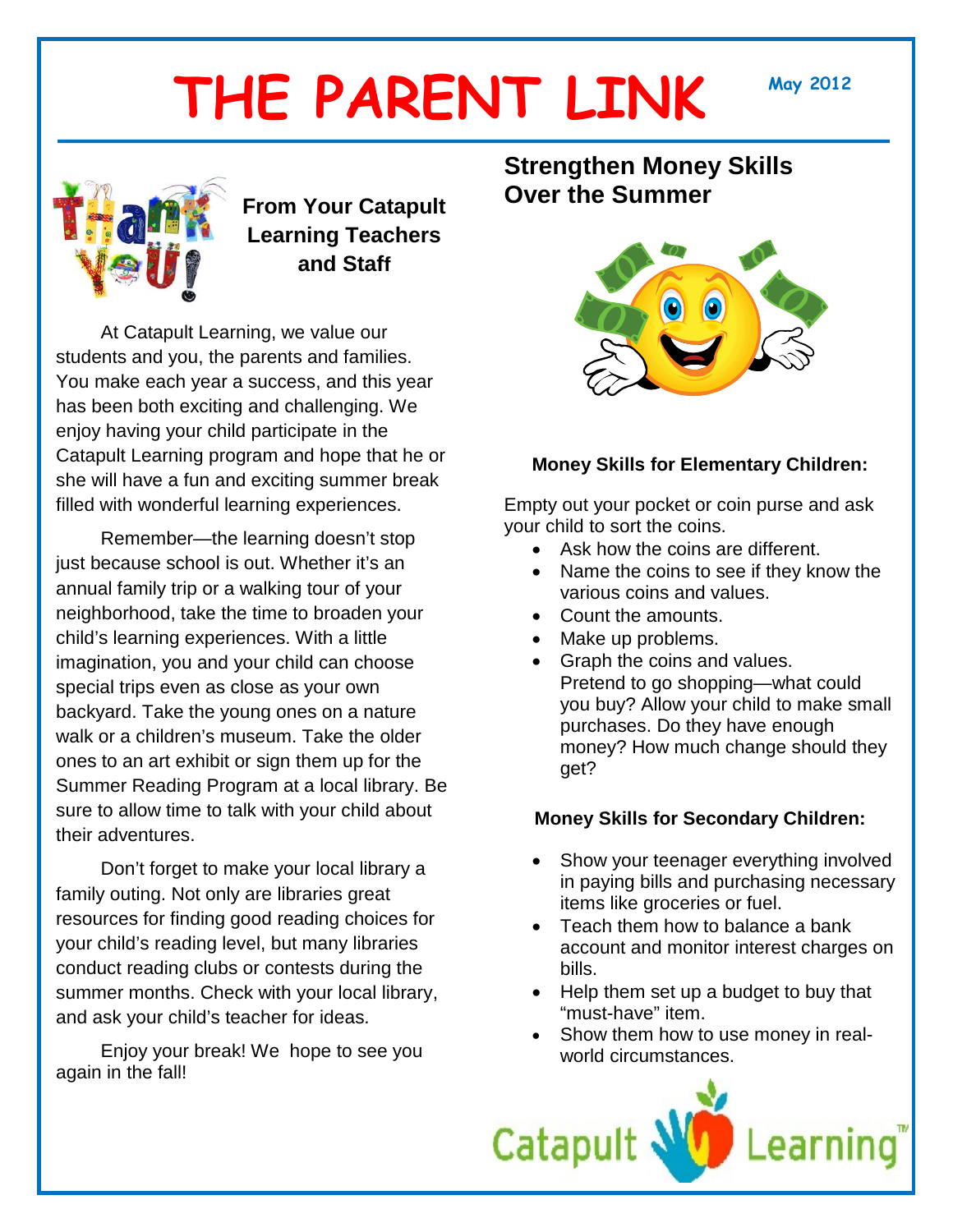# **Science vs. Science Fiction**

Over time, young readers choose lots of different types of reading materials. Readers with an interest in fiction often stumble upon fantasy books, and a particular type of fantasy writing called science fiction.

Science fiction is a type of fiction where the stories revolve around science and technology of the future. Science fiction texts are often set in the future, in space, in a different world, or in a different universe or dimension. As exciting as these books can be, it's useful to remind your child that while science fiction may be based loosely on scientific truth, it is still fiction. Because the content of the book may be unfamiliar, it's important to keep the conversation flowing when talking about what's happening in the story. "Could that really happen in today's world?" "Does what's happening seem real or make believe?"

## **Science fiction books**

[The Golden Duck Awards](http://www.goldenduck.org/books.php) award excellence in children's science fiction literature. The organization also provides book suggestions for children's science fiction. Here are three recommended picture books:

### **Commander Toad and the Big Black Hole** By Jane Yolen

Commander Toad and his crew encounter a black hole while leapfrogging across the galaxy. Toad resorts to a secret weapon from his past. (Age level: 4 and up)

### **Space Case**

### By Edward Marshall

When the thing from outer space visits earth, it is taken first for a trick-or-treater and then for a robot. Buddy McGee takes the thing home only to discover it is from outer space. (Age level: 5 and up)

# **Alistair and the Alien Invasion**

### By Marilyn Sadler

As the boy genius blasts off in his space ship in search of the most unusual plant life he can find, he spots an alien vessel heading toward Earth. (Age level: 6 and up)



### **Science books**

Science books, in contrast, are an important way for young children to learn about the real wonders of the natural world outside of their neighborhood. Science books for young children often integrate science, technology, engineering and mathematics. Each year, the National Science Teachers Association, in collaboration with the Children's Book Council, announces a list of Outstanding Science Trade Books. For 2012, the Outstanding Science Trade books include:

### **B Is for Blue Planet**

By Ruth Strother

This book explains what we do know about our planet and what more we have to learn. Explore Earth's different ecosystems, discover geological wonders, learn about extreme weather like hurricanes, and much more. (Age level: 5 and up)

### **Bug Shots: The Good, the Bad, and the Bugly**

By Alexandra Siy

Bugs bite, drink blood, and steal food from gardens and fields. They can even kill plants, animals, and, occasionally, people. Is bugging a crime? The author compiles "rap sheets" on different kinds of bugs and takes a very close look at insects through photo micrographs that magnify insect parts from 10 to 300,000 times their actual sizes. (Age level: 8 and up)

Taken from:<http://www.ldonline.org/article/50445>

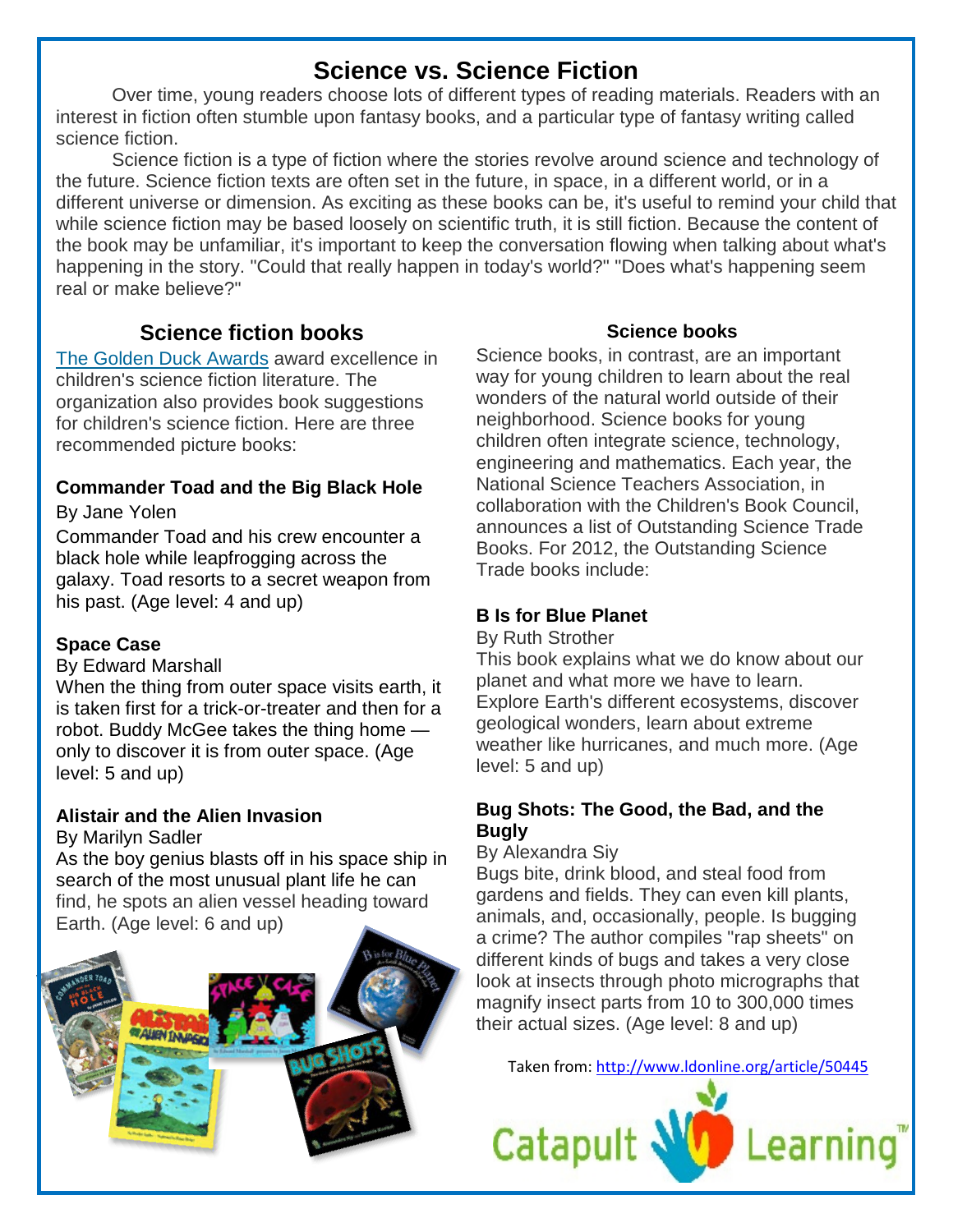# **THE PARENT LINK Mayo <sup>2012</sup>**



# **De Parte de Catapult Learning Maestros y Personal**

En Catapult Learning, valoramos a nuestros estudiantes tanto como a ustedes padres de familia. Ustedes hacen cada año exitoso y este ano a sido igual de emocionante como desafiante. Disfrutamos teniendo la participación de sus niños en nuestro programa de y deseamos que tengan unas divertidas vacaciones de verano llenas de experiencias maravillosas de aprendizaje.

Recuerden—el aprender no debe detenerse solo porque el año escolar termino. Así sea en un viaje familiar o una caminata por nuestro vecindario, tome el tiempo para ampliar las experiencias de aprendizaje de su niño. Con un poco de imaginación usted y su niño pueden eligir paseos especiales, inclusive tan cerca como en su propio patio. Lleve a su niño a una caminata para estar en contacto con la naturaleza o a un museo para niños. Lleve a sus hijos mayores a un exhibición de arte o inscribirlos en un programa de lectura de verano en su biblioteca local. Este seguro de tener el tiempo para hablar con su niño acerca de sus aventuras.

No olvide hacer de su biblioteca local un lugar de excursión familiar. Las bibliotecas no solamente son un gran recurso para encontrar una buena selección de libros para el nivel de lectura de su hijo, si no muchas bibliotecas llevan a cabo actividades como clubs de lectura y concursos durante los meses de verano. Verifique con su biblioteca local y consulte con el maestro de su niño para mejores ideas.

¡Disfrute de sus vacaciones! ¡Esperamos verlo de nuevo en el otoño!

### **Fortalecer Habilidades de Dinero Durante el Verano**

### **Habilidades de Dinero Para Niños de Primaria:**

Vacía su bolsillo o bolso de monedas y pídele a su hijo que los ponga en orden.

- Pregunte como las monedas son diferentes.
- Nombre las monedas y vea si sabe sus distintos valores.
- Cuente la cantidad total del dinero. .
- Crear problemas matemáticos
- Represente las monedas y sus valores en una grafica. Imagine ir de compras—que podrías comprar? Permite que su niño haga pequeñas compras. Tienen suficiente dinero? Cuanto cambio deben de recibir?

### **Habilidades de Dinero Para Niños de Secundaria:**

- Enséñele a su hijo adolescente todo lo involucra el pago de facturas y compras de artículos necesarios como comestibles o combustible.
- Enséñeles como equilibrar una cuenta bancaria y vigilar los intereses en las facturas. .
- Ayudar a establecer un presupuesto para compare lo que desean tener.
- Enséñeles como usar el dinero en un mundo real